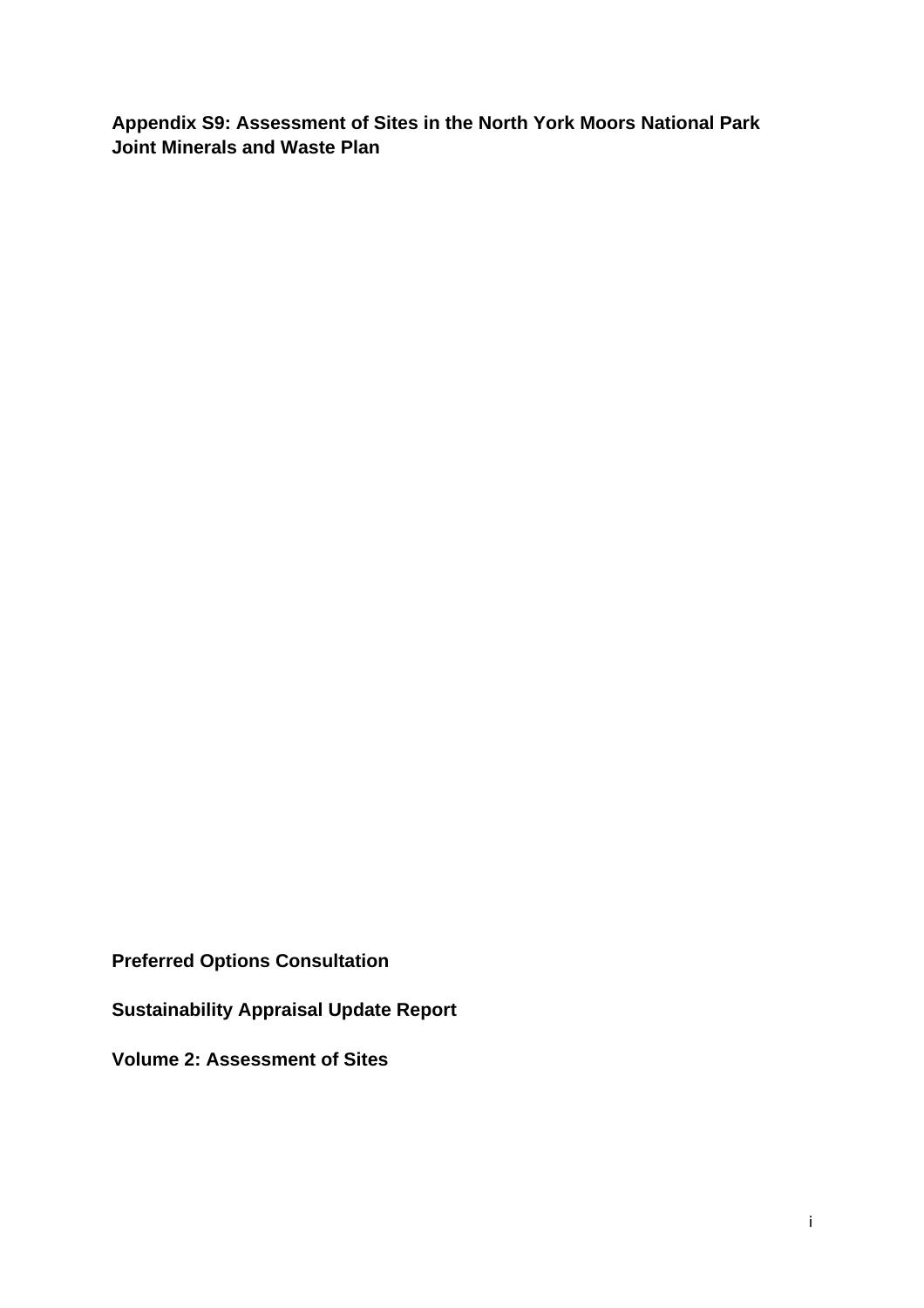## **Contents**

| <b>Reference</b> | <b>Site Name</b>                            | <b>Preferred or</b><br><b>Discounted</b> | <b>Type of site</b>                                            | Page<br><b>Number</b> |
|------------------|---------------------------------------------|------------------------------------------|----------------------------------------------------------------|-----------------------|
| MJP34            | Land between<br>Sandsend and<br>Scarborough | <b>Discounted</b>                        | Extraction of potash and<br>polyhalite                         | 1                     |
| MJP59            | Spikers Quarry,<br>East Ayton               | <b>Discounted</b>                        | <b>Extraction of Jurassic</b><br>limestone                     | $\mathcal{P}$         |
| WJP19            | Fairfield Road,<br>Whitby                   | Preferred                                | Recycling and transfer of<br>municipal and commercial<br>waste | 16                    |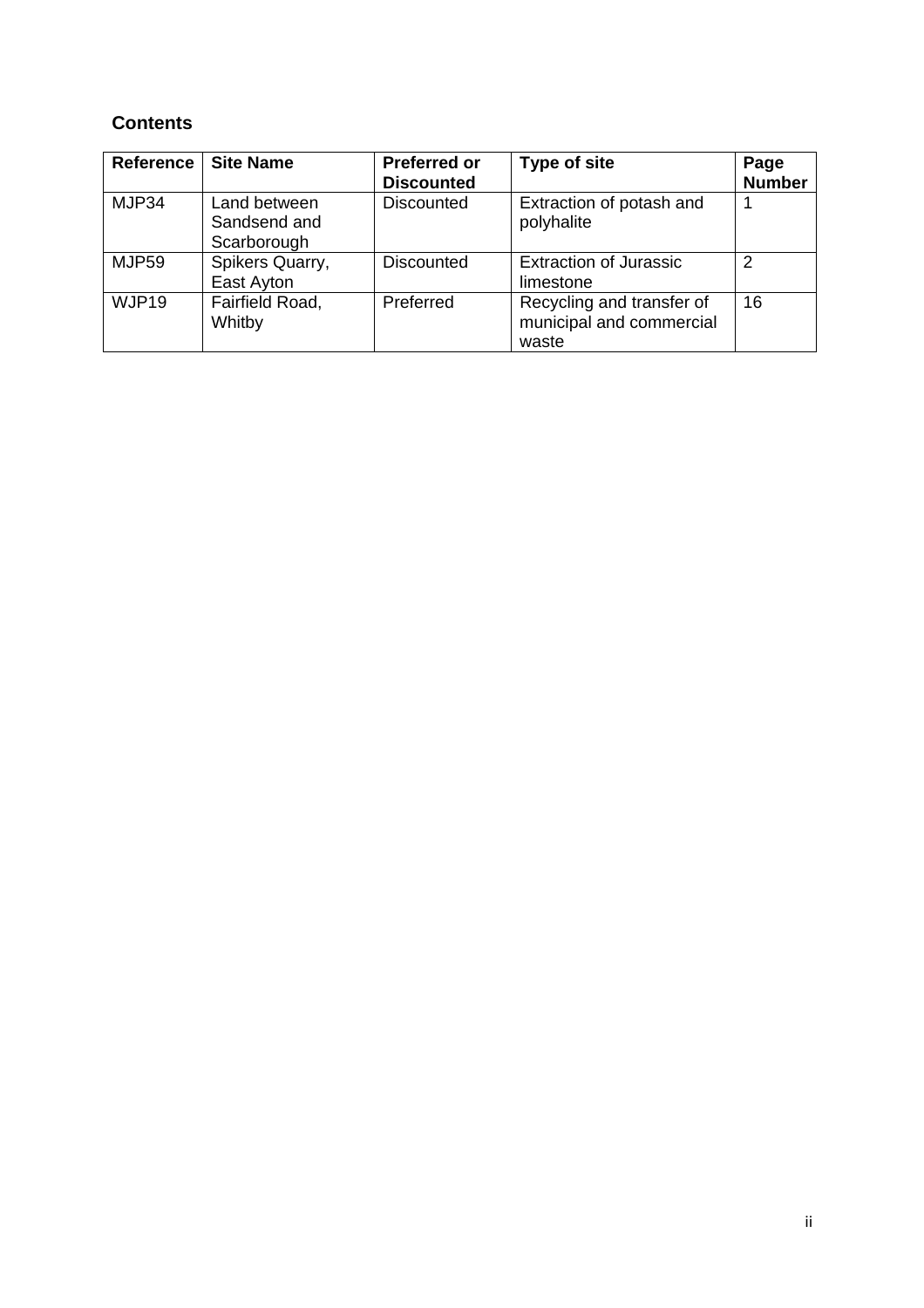# **MJP34 - Land between Sandsend and Scarborough**

Due to the scale of this site it has not been considered via the standard approach employed by this methodology.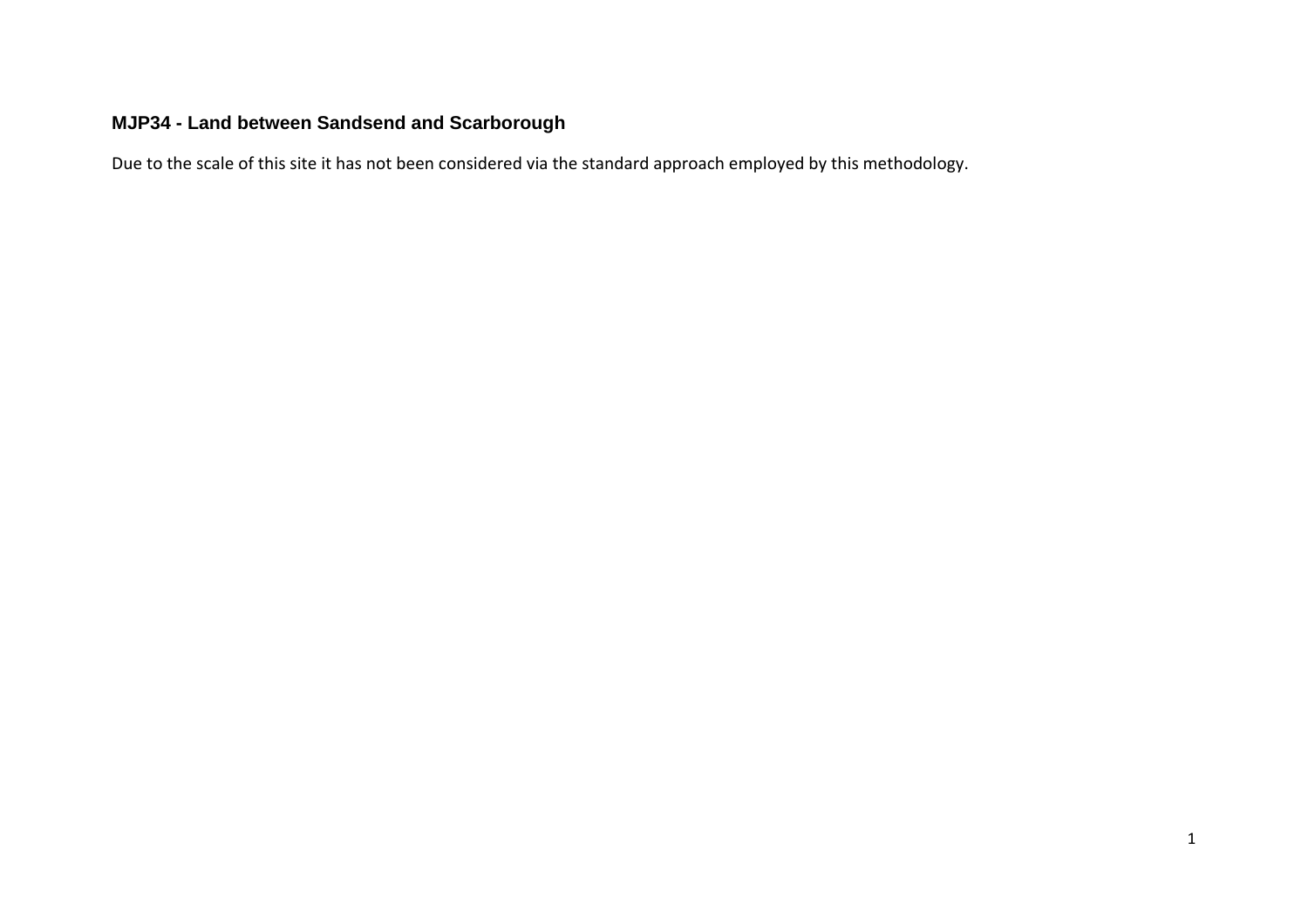### **MJP59 Spikers Quarry, East Ayton**

| Site Name                   | Site MJP59 (Spikers Quarry, East Ayton, North York Moors National Park)                             |
|-----------------------------|-----------------------------------------------------------------------------------------------------|
| <b>Current Use</b>          | <b>Current Use: Agriculture</b>                                                                     |
| Nature of Planning Proposal | Extraction of Jurassic limestone as proposed extension to former quarry                             |
| <b>Size</b>                 | Size: Approximately 5.6 ha                                                                          |
| Proposed life of site       | Proposed life of site: 15 years from grant of planning permission                                   |
| <b>Notes</b>                | Notes: Planning permission for extraction to west of Cockrah Road expired. Restoration:             |
|                             | No detailed design is available yet, but would be potentially some form of recreation combined with |
|                             | nature/geological conservation. Stone would be process using a mobile processing plant.             |

SA FINDINGS SUMMARISE SIGNIFICANT EFFECTS ONLY. A WIDER RANGE OF CONSTRAINTS AND OPPORTUNITIES WERE INITIALLY ANALYSED AND DISTILLED DOWN TO ONLY THOSE WITH THE POTENTIAL TO BE SIGNIFICANT (SEE ALSO SITE ASSESSMENT METHODOLOGY SUMMARY REPORT FOR A FULL LIST OF CONSTRAINTS AND OPPORTUNITIES).

| <b>Proposed</b><br><b>Sustainability</b> | Key Facts for Consideration by the Assessment Panel and Initial Observations on Significance                                                                                                                             |   |   |   |   |     |       |  | <b>Score</b> |  |
|------------------------------------------|--------------------------------------------------------------------------------------------------------------------------------------------------------------------------------------------------------------------------|---|---|---|---|-----|-------|--|--------------|--|
| <b>Objective</b>                         |                                                                                                                                                                                                                          | P |   | D |   |     | S M   |  |              |  |
| 1. To protect                            | <b>Proximity of international / national and local designations and key features</b> Natura 2000 sites: 12km                                                                                                             |   | ✓ |   | ✓ | $-$ | $- -$ |  |              |  |
| and enhance<br>biodiversity              | north - North York Moors Special Area of Conservation (SAC); 12km west - Ellers Wood and Sand Dale<br>SAC; 12.5km north-east - Beast Cliff-Whitby SAC. 8 Special Sites of Scientific Interest (SSSIs) lie within         |   |   |   |   | ⌒   | ?     |  |              |  |
| and geo-<br>diversity and                | 5km. Two of these are within 1km, Raincliffe and Forge Valley Woods (also a National Nature Reserve)<br>adjacent to the east and Spikers Hill Quarry 50m west. 1 Site of Importance for Nature Conservation (SINC)       |   |   |   |   |     |       |  |              |  |
| improve<br>habitat                       | within 2km - Black Rigg and Long Plantation (pre-existing SINC, TA08-31) 1.7km east.                                                                                                                                     |   |   |   |   |     |       |  |              |  |
| connectivity                             | The site lies within North York Moors Important Bird Area. Priority Habitat: An area of deciduous woodland<br>lies adjacent to the site to the east and a further area lies circa 30m North. Rowbrow Wood ancient        |   |   |   |   |     |       |  |              |  |
|                                          | woodland lies adjacent to the site to the east.                                                                                                                                                                          |   |   |   |   |     |       |  |              |  |
|                                          | Ecological Networks: circa 15% of the site is covered by core England Habitat Network (woodland). Site lies<br>entirely within the 'Derwent' Regional Green Infrastructure corridor. Site lies within the 'Upper Derwent |   |   |   |   |     |       |  |              |  |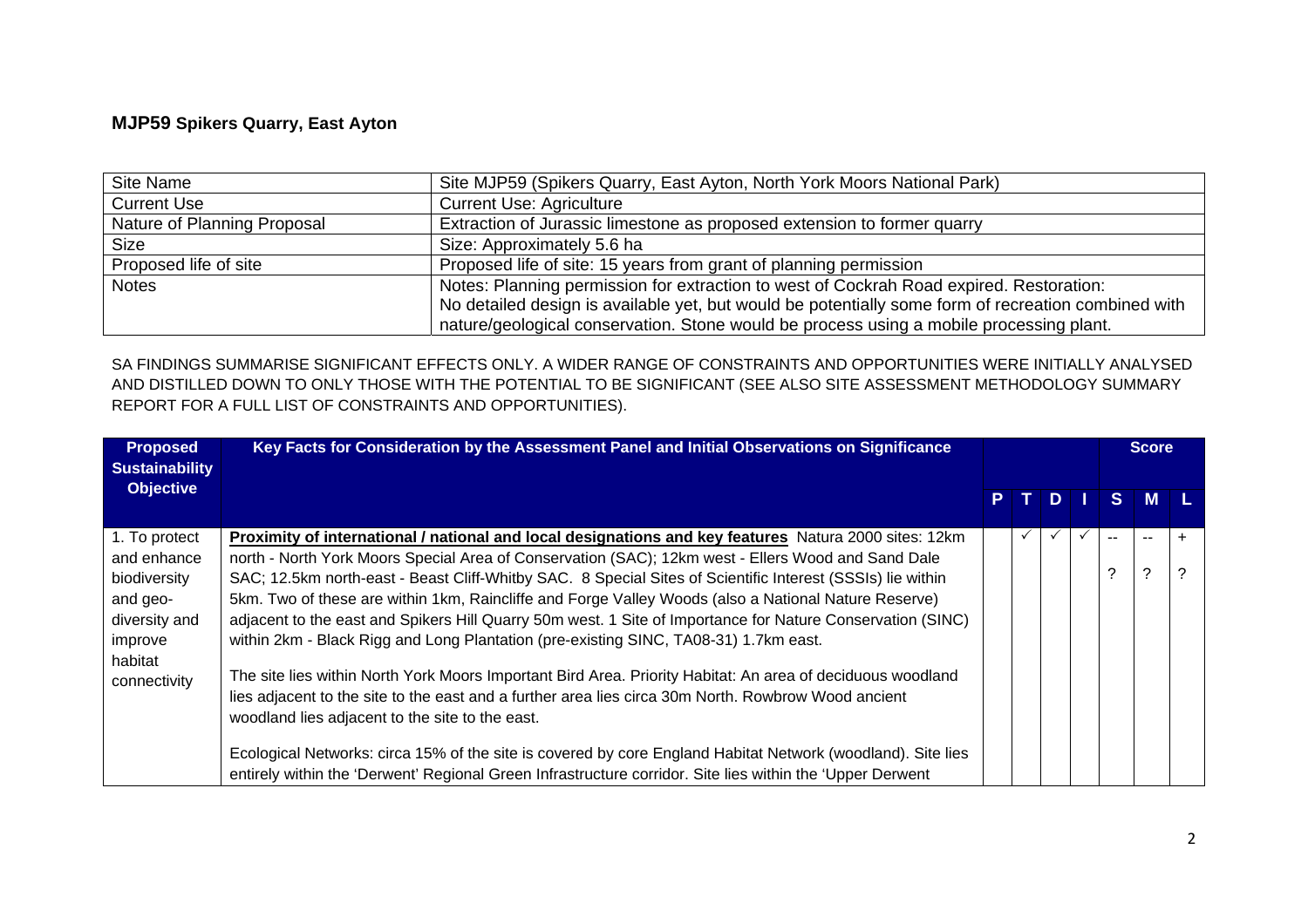| <b>Proposed</b><br><b>Sustainability</b> | Key Facts for Consideration by the Assessment Panel and Initial Observations on Significance                                                                                                                                                                                                                                                                                                                                                                                                                                                                                                                                                                                                                                                                                                                                                                                                                                                                                                                                                                                                                                                                                                                                                                                                                                                                                                                                                                                                                                                                                                                                                                                                                                                                                                                                                                                                                                                                                                                                                                                                 |  |    |               |  |              | <b>Score</b> |  |
|------------------------------------------|----------------------------------------------------------------------------------------------------------------------------------------------------------------------------------------------------------------------------------------------------------------------------------------------------------------------------------------------------------------------------------------------------------------------------------------------------------------------------------------------------------------------------------------------------------------------------------------------------------------------------------------------------------------------------------------------------------------------------------------------------------------------------------------------------------------------------------------------------------------------------------------------------------------------------------------------------------------------------------------------------------------------------------------------------------------------------------------------------------------------------------------------------------------------------------------------------------------------------------------------------------------------------------------------------------------------------------------------------------------------------------------------------------------------------------------------------------------------------------------------------------------------------------------------------------------------------------------------------------------------------------------------------------------------------------------------------------------------------------------------------------------------------------------------------------------------------------------------------------------------------------------------------------------------------------------------------------------------------------------------------------------------------------------------------------------------------------------------|--|----|---------------|--|--------------|--------------|--|
| <b>Objective</b>                         |                                                                                                                                                                                                                                                                                                                                                                                                                                                                                                                                                                                                                                                                                                                                                                                                                                                                                                                                                                                                                                                                                                                                                                                                                                                                                                                                                                                                                                                                                                                                                                                                                                                                                                                                                                                                                                                                                                                                                                                                                                                                                              |  | т. | $D \mid \mid$ |  | <sub>S</sub> | <b>M</b>     |  |
|                                          | Tributaries' Living Landscape.                                                                                                                                                                                                                                                                                                                                                                                                                                                                                                                                                                                                                                                                                                                                                                                                                                                                                                                                                                                                                                                                                                                                                                                                                                                                                                                                                                                                                                                                                                                                                                                                                                                                                                                                                                                                                                                                                                                                                                                                                                                               |  |    |               |  |              |              |  |
|                                          | Summary of effects on designated sites and important features for biodiversity / geo-diversity<br>Connectivity with the River Derwent SAC should be further investigated further as part of the Habitats<br>Regulations Assessment as a steep slope exists between the site and the River which lies circa 100m away<br>(although the River Derwent does not become an SAC until quite a distance downstream). The site is<br>located between two SSSIs and site operations have the potential to have a significant impact upon these<br>(disturbance, direct impacts - Natural England should be consulted and this should be investigated further).<br>Raincliffe and Forge Valley Woods SSSI (also a National Nature Reserve) is particularly important in terms<br>of ecology and it is considered that there could be effects on the vegetation for which the site is notified due<br>to deterioration in air quality / dust, noise disturbance to wildlife e.g. breeding birds, changes in hydrology<br>affecting the tufa springs that emerge along the woodland slope and pollution of these springs.<br>Otter and other protected species are considered likely to be present in the vicinity of this site.<br>Overall, it is anticipated that this site has the potential to have major negative impacts in relation to<br>biodiversity / geo-diversity in the short and medium term. Restoration is to biodiversity and recreation, so<br>there is considerable potential for the creation of limestone grassland in the area and this would be an<br>ecological priority for restoration.<br>Due to the sensitivity of this site, the Habitats Regulations Assessment and Sustainability Appraisal must<br>consider alternative sites. If it is considered that no alternatives are available and there is a need for this<br>particular building stone, it should be considered whether a smaller extraction area could meet the required<br>need (though this should still be weighed against potential harm to SSSI interest features or any other harm<br>to biodiversity). |  |    |               |  |              |              |  |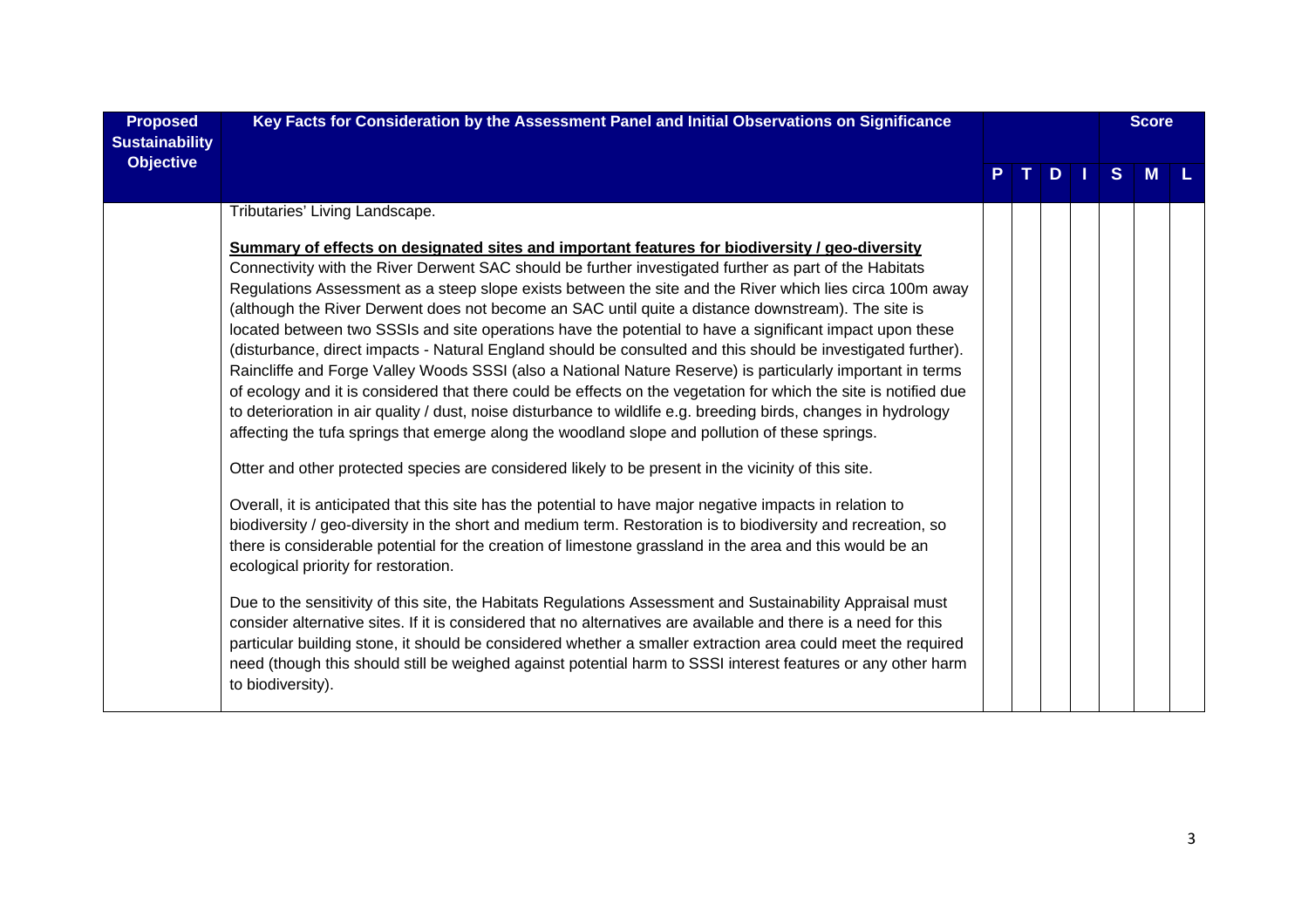| <b>Proposed</b><br><b>Sustainability</b>                                                   | Key Facts for Consideration by the Assessment Panel and Initial Observations on Significance                                                                                                                                                                                                                                                                                                                                                                                                                                                                                                                                                                                                                                                                                                                                                                                                                                                                                                                                                                                                                                                                                                                                                                                                                                                                                                                                                                                                                                                                                                                                                                                                                                                        |  |   |         | <b>Score</b>                 |   |
|--------------------------------------------------------------------------------------------|-----------------------------------------------------------------------------------------------------------------------------------------------------------------------------------------------------------------------------------------------------------------------------------------------------------------------------------------------------------------------------------------------------------------------------------------------------------------------------------------------------------------------------------------------------------------------------------------------------------------------------------------------------------------------------------------------------------------------------------------------------------------------------------------------------------------------------------------------------------------------------------------------------------------------------------------------------------------------------------------------------------------------------------------------------------------------------------------------------------------------------------------------------------------------------------------------------------------------------------------------------------------------------------------------------------------------------------------------------------------------------------------------------------------------------------------------------------------------------------------------------------------------------------------------------------------------------------------------------------------------------------------------------------------------------------------------------------------------------------------------------|--|---|---------|------------------------------|---|
| <b>Objective</b>                                                                           |                                                                                                                                                                                                                                                                                                                                                                                                                                                                                                                                                                                                                                                                                                                                                                                                                                                                                                                                                                                                                                                                                                                                                                                                                                                                                                                                                                                                                                                                                                                                                                                                                                                                                                                                                     |  | D | S       | M                            |   |
| 2. To enhance<br>or maintain<br>water quality<br>and improve<br>efficiency of<br>water use | <b>Proximity of water quality / quantity receptors</b> Site is in a Nitrate Vulnerable Zone (NVZ) for<br>groundwater and lies in Groundwater Source Protection Zone 1 and 2.<br>Site is in Humber River Basin Management District. Nearest River Basin Management Plan (RBMP) river is<br>'River Derwent from Troutdale Beck to River Rye' 100m east of the site. This 'heavily modified' river has a<br>current ecological quality status of 'poor potential' while chemical quality is 'good'. Possible connectivity<br>between the site and this watercourse due to steep downhill slope between site and river. No RBMP lakes in<br>the vicinity. RBMP Groundwater: 'Derwent Vale of Pickering Corallian Limestone' waterbody - poor<br>quantitative quality / poor chemical quality.                                                                                                                                                                                                                                                                                                                                                                                                                                                                                                                                                                                                                                                                                                                                                                                                                                                                                                                                                           |  |   | --<br>? | $\sim$ $\sim$<br>$\tilde{?}$ | ? |
|                                                                                            | CAMS: surface water resources available at least 30% of time. Up to 70% of the time (at lower flows) new<br>extraction licenses may be more restricted and new licenses may not be available (red assessments<br>recorded for at least 30% of lowest flows).<br><b>Summary of effects on water quality</b> The coincidence of the site with Groundwater Source Protection<br>Zone 1 and 2 means that there is the potential for the aquifer to disrupt water flow to a water source.<br>According to Environment Agency GP3 guidance the EA would object to quarries in Source Protection Zone<br>1, and object if there was an unacceptable risk in Source Protection Zone 2. Quarrying can deplete the<br>aquifer, for instance by discharging groundwater to the surface during dewatering (if this occurs) or depriving<br>the aquifer of its protective layer. Of particular risk will be fuel spills at these sites, however, unless further<br>processing of the mineral occurs, risk will be confined to aquifer depletion if material is worked below the<br>saturated zone, possible mobilization of pollutants from overburden and the risk from spillages, which are<br>potentially manageable through mitigation, monitoring and permitting.<br>There may also be issues with materials used to restore the site. Limitations and mitigation requirements will<br>be greatest in Source Protection Zone 1 which may require that extraction only be allowed above the<br>saturated zone. The location of the site circa 100m from the River Derwent and with connectivity to this<br>watercourse due to a steep downwards slope could also lead to negative impacts to the status of this<br>waterbody due to pollution from the site. |  |   |         |                              |   |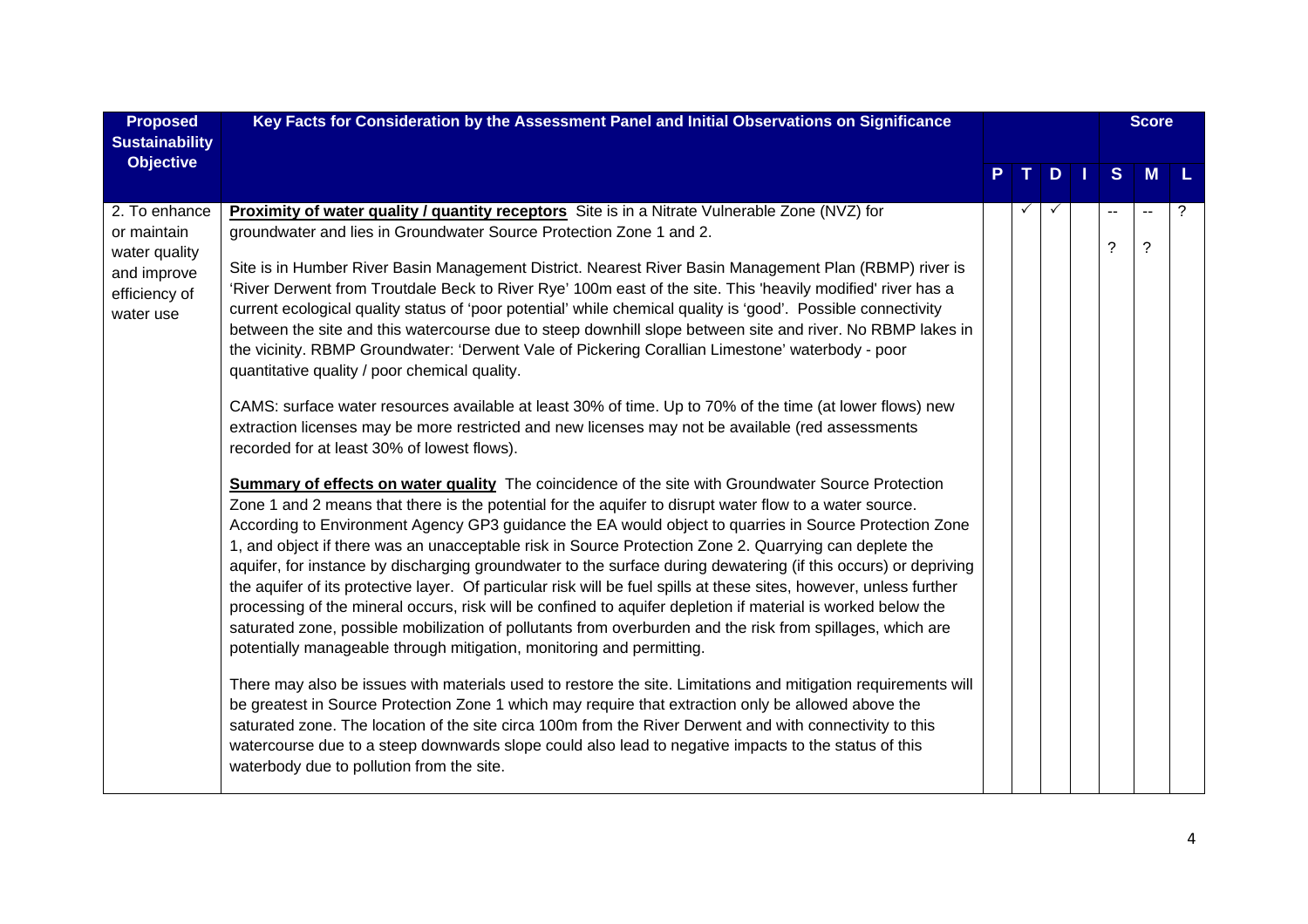| <b>Proposed</b>                           | Key Facts for Consideration by the Assessment Panel and Initial Observations on Significance                                                                                                                                                                                                                                                                                                                                                                                                                  |   |     |   |     | <b>Score</b>   |   |
|-------------------------------------------|---------------------------------------------------------------------------------------------------------------------------------------------------------------------------------------------------------------------------------------------------------------------------------------------------------------------------------------------------------------------------------------------------------------------------------------------------------------------------------------------------------------|---|-----|---|-----|----------------|---|
| <b>Sustainability</b><br><b>Objective</b> |                                                                                                                                                                                                                                                                                                                                                                                                                                                                                                               |   |     |   |     |                |   |
|                                           |                                                                                                                                                                                                                                                                                                                                                                                                                                                                                                               |   | $D$ |   | S   | M              |   |
|                                           | Some uncertainty is also noted due to the possible restrictions on surface water extraction at the site. This<br>is, however, expected to be dealt with through the water licensing regime.<br>In summary, without mitigation impacts are considered to be major negative (with some uncertainty) in the<br>short and medium term and unknown in the longer term.                                                                                                                                             |   |     |   |     |                |   |
| 3. To reduce<br>transport                 | Proximity of transport receptors The site lies in close proximity to Scarborough (4km) however other<br>larger markets are more distant such as York (50km), Hull (55km), Middlesbrough (58km). Access:                                                                                                                                                                                                                                                                                                       | ✓ |     | ✓ |     | $\overline{a}$ | 0 |
| miles and<br>associated                   | Confirmed to be onto unclassified Cockrah Road (U551) and south to West Ayton.                                                                                                                                                                                                                                                                                                                                                                                                                                |   |     |   | $-$ |                |   |
| emissions<br>from transport<br>and        | HGV Vehicles: 40 two-way daily movements (submitter information); Light vehicles: Confirmed to be 14<br>two-way daily movements (submitter information); PROW: Footpath 30.22/702 runs along the eastern<br>boundary of the site.                                                                                                                                                                                                                                                                             |   |     |   |     |                |   |
| encourage the<br>use of<br>sustainable    | Rail: circa 5km east / nearest known railhead: 64.4km south-west; Strategic Road: A170 1.3 km south;<br>Canal / Freight waterway: 53km south-west.                                                                                                                                                                                                                                                                                                                                                            |   |     |   |     |                |   |
| modes of<br>transportation                | Summary of effects on transport This site would generate 54 two way vehicle movements per day. This<br>would increase traffic on minor roads to the A64 and in holiday periods combine with traffic accessing the<br>National Park and coast potentially slowing journeys, as well as timber traffic (A64 is a timber freight route).<br>A transport assessment is therefore required that should also consider sustainable transport options (though<br>these may be difficult to justify in this location). |   |     |   |     |                |   |
|                                           | Access on to Cockrah Road is proposed at the North west corner of the site. With the previous quarry on the<br>west of Cockrah Road, there is an area of separation between the existing shear vertical face of the<br>workings and the edge of the carriageway. This level of separation should be maintained if permission is<br>granted to quarry on the east of Cockrah Road.                                                                                                                             |   |     |   |     |                |   |
|                                           | The access should be relocated to the south west corner of the site to minimise large vehicle traffic along<br>Cockrah Road through the middle of the two quarries. A transport assessment will also be required which                                                                                                                                                                                                                                                                                        |   |     |   |     |                |   |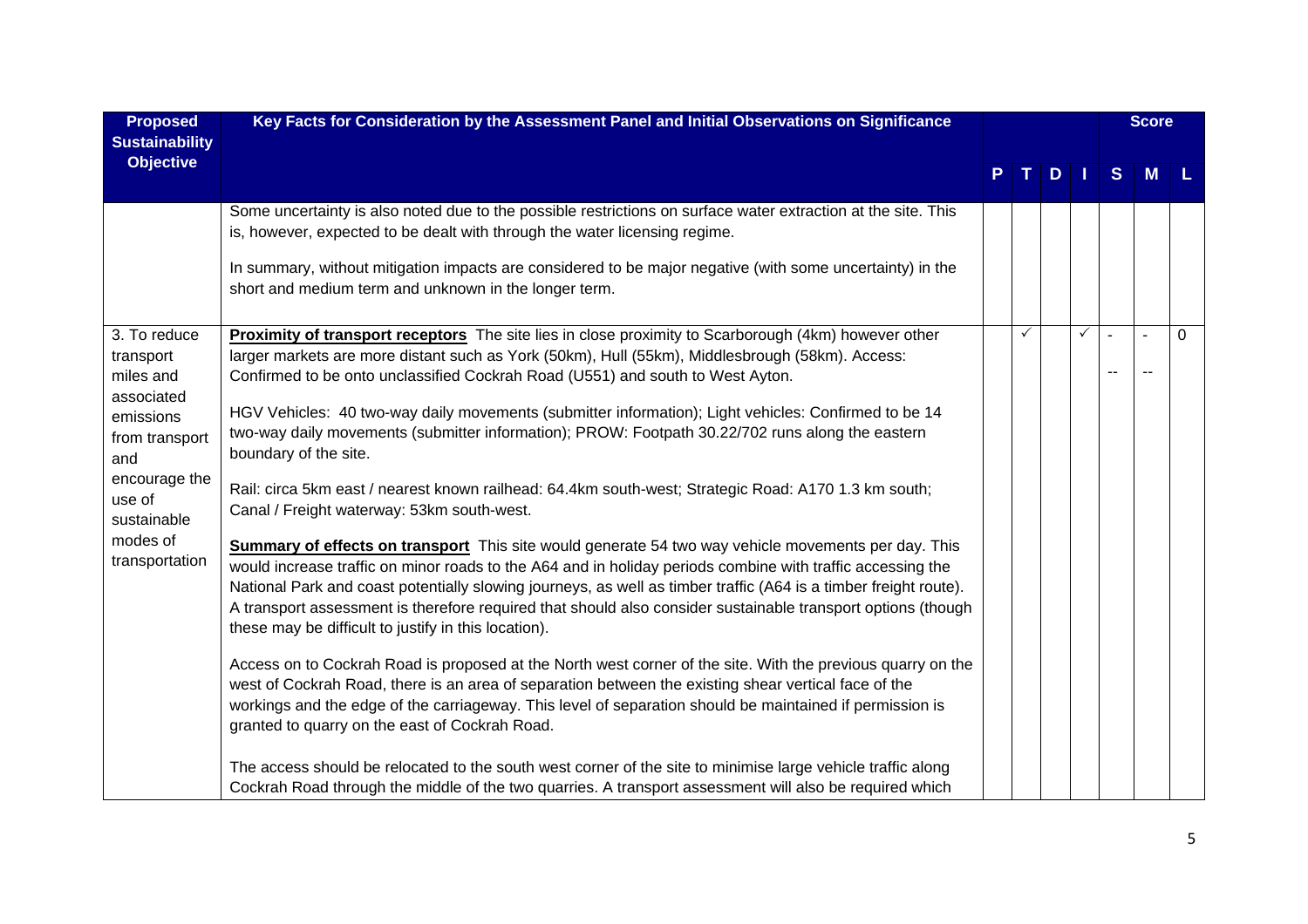| <b>Proposed</b><br><b>Sustainability</b>                                                  | Key Facts for Consideration by the Assessment Panel and Initial Observations on Significance                                                                                                                                                                                                                                                                                                                                                                                                                                                                                                                                                                                                                                                                                                              | D. |   |   |  |   |   | <b>Score</b>                |
|-------------------------------------------------------------------------------------------|-----------------------------------------------------------------------------------------------------------------------------------------------------------------------------------------------------------------------------------------------------------------------------------------------------------------------------------------------------------------------------------------------------------------------------------------------------------------------------------------------------------------------------------------------------------------------------------------------------------------------------------------------------------------------------------------------------------------------------------------------------------------------------------------------------------|----|---|---|--|---|---|-----------------------------|
| <b>Objective</b>                                                                          |                                                                                                                                                                                                                                                                                                                                                                                                                                                                                                                                                                                                                                                                                                                                                                                                           |    |   |   |  | S | М |                             |
|                                                                                           | should also look at any travel modes beyond the local highway network.                                                                                                                                                                                                                                                                                                                                                                                                                                                                                                                                                                                                                                                                                                                                    |    |   |   |  |   |   |                             |
| 4. To protect<br>and improve<br>air quality                                               | Proximity of air quality receptors Site is not within a Hazardous Substances Consultation Zone or an Air<br>Quality Management Area (AQMA). Applying the 1km buffer around a site for possible impacts advised by<br>MPS2 shows that it is possible that East Ayton 900m south-east, West Ayton 1km south and a number of<br>individual properties (Low Yedmandale 500m south-west, Osborne Lodge 680m north-east, Spikers Hill<br>800m north) are in range of dust.<br><b>Summary of effects on air quality</b> Dust might be an issue at the site in dry conditions, which may affect<br>receptors such as Raincliffe and Forge Valley Woods SSSI / NNR adjacent to the east, though human                                                                                                              |    | ✓ | ✓ |  |   |   | $\Omega$                    |
|                                                                                           | receptors are likely to be sufficiently distant for dust impacts to be negligible. It is however acknowledged<br>that mitigation may reduce any impacts such that effects would be insignificant however this is currently<br>unknown until a dust / air quality assessment is undertaken and any required mitigation is outlined. Traffic<br>would be generated by this extension, which would extract and move 200,000 tonnes of limestone per<br>annum over a period of up to 15 years. Possible air pollution impacts may result from traffic fumes and<br>onsite processes. Overall it is considered that impacts would be minor negative in the short and medium<br>term, though in the long term restoration to recreation / biodiversity will see air quality return at least to the<br>baseline. |    |   |   |  |   |   |                             |
| 5. To use soil<br>and land<br>efficiently and<br>safeguard or<br>enhance their<br>quality | Proximity of soil and land receptors Circa 25% of the site is non-agricultural land classification and the<br>remaining site area is Grade 3. In terms of land stability development does not lie within or adjacent to a<br>Coal Board development high risk area.<br>Summary of effects on soil / land A relatively small amount of good to moderate agricultural land will be<br>lost to this development. Restoration will be to recreation / biodiversity, which may well allow soils to be re-<br>instated and enhanced                                                                                                                                                                                                                                                                             |    |   | ✓ |  |   |   | $\ddot{}$<br>$\overline{?}$ |
| 6. Reduce the<br>causes of<br>climate                                                     | Proximity of factors relevant to exacerbating climate change An area of priority ancient woodland lies<br>adjacent to the site to the east. The site lies in close proximity to Scarborough (4km) however other larger                                                                                                                                                                                                                                                                                                                                                                                                                                                                                                                                                                                    | ✓  |   |   |  |   |   |                             |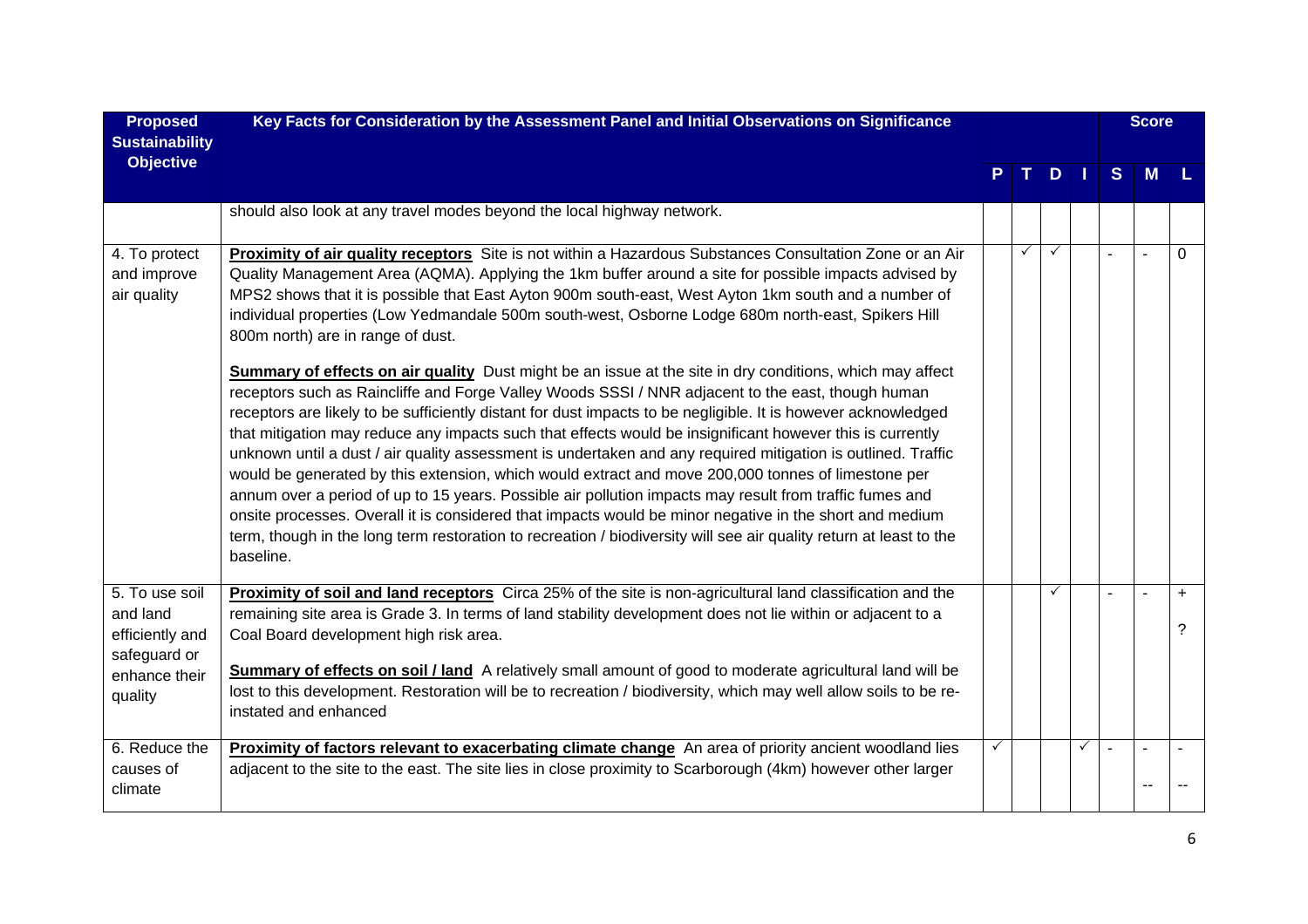| <b>Proposed</b><br><b>Sustainability</b> | Key Facts for Consideration by the Assessment Panel and Initial Observations on Significance                                                                                                                                                                                                                                                                                                                                                                                                                                                                                                                                                                                                                                                                                                                                                                                                                                              |    |                |    |      | <b>Score</b> |             |   |
|------------------------------------------|-------------------------------------------------------------------------------------------------------------------------------------------------------------------------------------------------------------------------------------------------------------------------------------------------------------------------------------------------------------------------------------------------------------------------------------------------------------------------------------------------------------------------------------------------------------------------------------------------------------------------------------------------------------------------------------------------------------------------------------------------------------------------------------------------------------------------------------------------------------------------------------------------------------------------------------------|----|----------------|----|------|--------------|-------------|---|
| <b>Objective</b>                         |                                                                                                                                                                                                                                                                                                                                                                                                                                                                                                                                                                                                                                                                                                                                                                                                                                                                                                                                           | P. | $\mathbf{T}$ . | D. | - 11 | S            | M           |   |
| change                                   | markets are more distant such as York (50km), Hull (55km), Middlesbrough (58km).                                                                                                                                                                                                                                                                                                                                                                                                                                                                                                                                                                                                                                                                                                                                                                                                                                                          |    |                |    |      | ?            | ?           |   |
|                                          | Summary of effects on climate change Traffic from the site would generate carbon, and it is considered<br>that the site is relatively distant from larger markets in the region (potentially an unnecessary source of CO2<br>depending upon the end use of the resource and the situation of alternative sites to market). The site<br>consists of arable fields and so it is not considered that significant carbon stocks would be lost as a result of<br>the site however it is possible that dust would reduce productivity of the adjacent woodland. While the latter<br>impact is very small scale, and at the very low end of the significance scale, a minerals output of 200,000<br>tonnes per year would generate a relatively significant amount of traffic movements. The impact is thus seen<br>as moderate negative (represented as -/--) with some uncertainty as the end market for the resource is<br>currently unknown. |    |                |    |      |              |             |   |
| 7. To respond<br>and adapt to            | <b>Proximity of factors relevant to the adaptive capacity<sup>1</sup> of a site Site is in flood zone 1 and is not</b><br>affected by surface water flooding. Ecological Networks: circa15% of the site is covered by core England                                                                                                                                                                                                                                                                                                                                                                                                                                                                                                                                                                                                                                                                                                        |    |                |    |      | $\Omega$     | $\mathbf 0$ | ? |
| the effects of                           | Habitat Network (woodland). Site lies entirely within the 'Derwent' Regional Green Infrastructure corridor.                                                                                                                                                                                                                                                                                                                                                                                                                                                                                                                                                                                                                                                                                                                                                                                                                               |    |                |    |      |              |             |   |
| climate<br>change                        | Site lies within the Upper Derwent Tributaries Living Landscape.                                                                                                                                                                                                                                                                                                                                                                                                                                                                                                                                                                                                                                                                                                                                                                                                                                                                          |    |                |    |      |              |             |   |
|                                          | Summary of effects on climate change adaptation Although dust deposition may occur, this is unlikely to                                                                                                                                                                                                                                                                                                                                                                                                                                                                                                                                                                                                                                                                                                                                                                                                                                   |    |                |    |      |              |             |   |
|                                          | be a significant enough effect to disrupt the wider ecological network (Living Landscape / England Habitat<br>Network). Flooding is not a particular issue for this site. Neutral impact.                                                                                                                                                                                                                                                                                                                                                                                                                                                                                                                                                                                                                                                                                                                                                 |    |                |    |      |              |             |   |
|                                          |                                                                                                                                                                                                                                                                                                                                                                                                                                                                                                                                                                                                                                                                                                                                                                                                                                                                                                                                           |    |                |    |      |              |             |   |
| 8. To minimise<br>the use of             | Proximity of factors relevant to the resource usage of a site No spatial factors identified.                                                                                                                                                                                                                                                                                                                                                                                                                                                                                                                                                                                                                                                                                                                                                                                                                                              |    |                |    |      |              |             |   |
| resources and                            | Summary of effects on resource usage This site will contribute to the need for limestone. However,                                                                                                                                                                                                                                                                                                                                                                                                                                                                                                                                                                                                                                                                                                                                                                                                                                        |    |                |    |      |              |             |   |
| encourage                                | depending on whether it is extracted as crushed rock or whether some building stone is extracted it may to a<br>degree offset recycled materials that could potentially replace them. However, this impact can only be                                                                                                                                                                                                                                                                                                                                                                                                                                                                                                                                                                                                                                                                                                                    |    |                |    |      |              |             |   |
| their re-use<br>and                      | considered at the plan level rather than in relation to an individual site. All that can be said here is that                                                                                                                                                                                                                                                                                                                                                                                                                                                                                                                                                                                                                                                                                                                                                                                                                             |    |                |    |      |              |             |   |
|                                          | 200,000 tonnes of virgin minerals would be extracted each year for 15 years, which will be unavailable for                                                                                                                                                                                                                                                                                                                                                                                                                                                                                                                                                                                                                                                                                                                                                                                                                                |    |                |    |      |              |             |   |

 $1$  Adaptive capacity is defined as the ability of a system to adjust to climate change to moderate potential; damage or take advantage of opportunities (adapted from CARE International, 2015. Adaptive Capacity [URL: http://www.careclimatechange.org/tk/integration/en/key\_concepts/adaptive\_capacity.html ]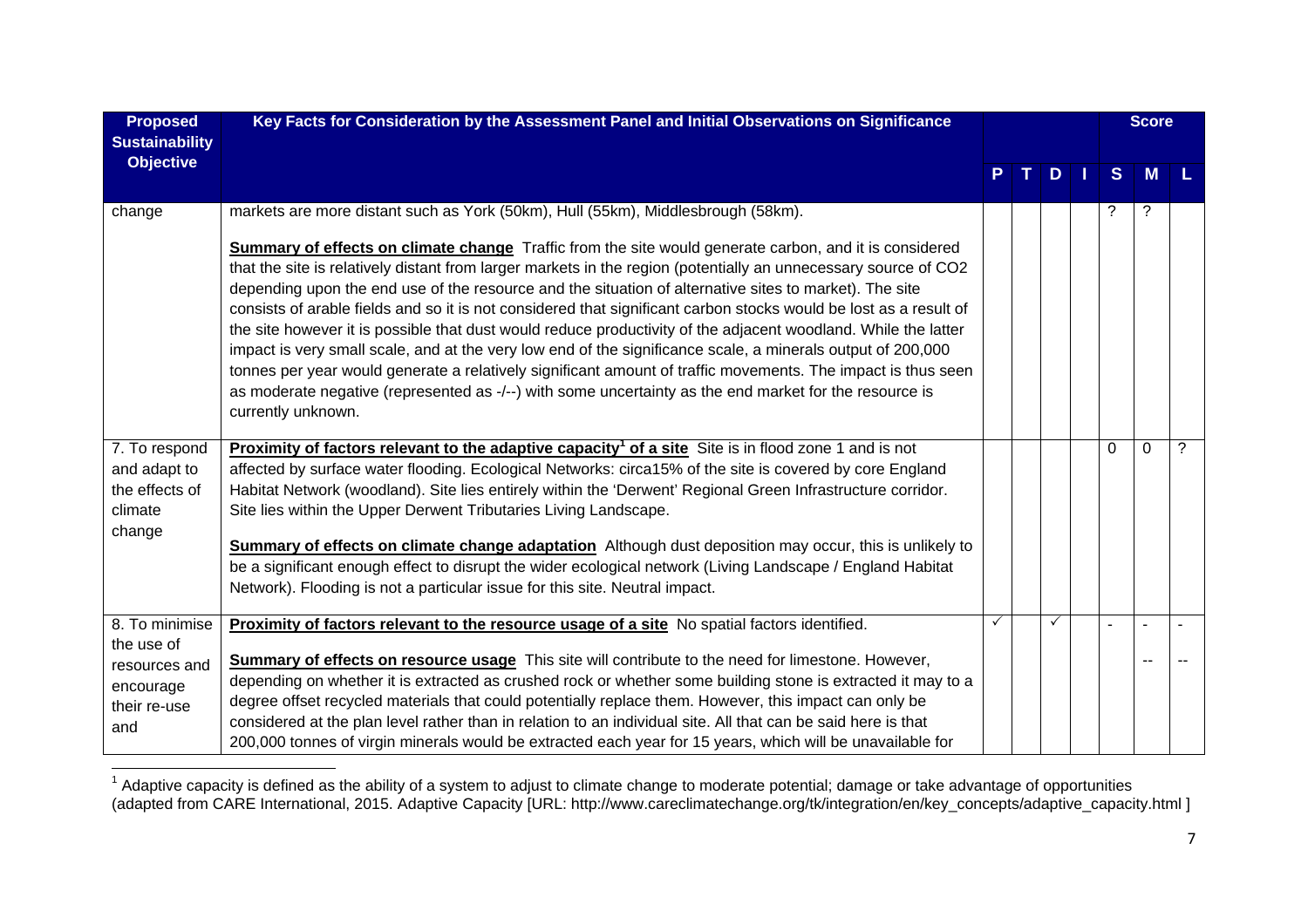| <b>Proposed</b><br><b>Sustainability</b>                                                           | Key Facts for Consideration by the Assessment Panel and Initial Observations on Significance                                                                                                                                                                                                                                                                                                                                                                                                                                                                                                                                                                                                                                                                                                                                                                                                                                                                                                                                                                                                                                                                                                                                                                                                                                                                                                             |   |   |              |              |                          | <b>Score</b>   |           |
|----------------------------------------------------------------------------------------------------|----------------------------------------------------------------------------------------------------------------------------------------------------------------------------------------------------------------------------------------------------------------------------------------------------------------------------------------------------------------------------------------------------------------------------------------------------------------------------------------------------------------------------------------------------------------------------------------------------------------------------------------------------------------------------------------------------------------------------------------------------------------------------------------------------------------------------------------------------------------------------------------------------------------------------------------------------------------------------------------------------------------------------------------------------------------------------------------------------------------------------------------------------------------------------------------------------------------------------------------------------------------------------------------------------------------------------------------------------------------------------------------------------------|---|---|--------------|--------------|--------------------------|----------------|-----------|
| <b>Objective</b>                                                                                   |                                                                                                                                                                                                                                                                                                                                                                                                                                                                                                                                                                                                                                                                                                                                                                                                                                                                                                                                                                                                                                                                                                                                                                                                                                                                                                                                                                                                          |   |   | D            | l I.         | S                        | M              |           |
| safeguarding                                                                                       | future use (unless recycled). This works against the SA objective, so it is scored negatively.                                                                                                                                                                                                                                                                                                                                                                                                                                                                                                                                                                                                                                                                                                                                                                                                                                                                                                                                                                                                                                                                                                                                                                                                                                                                                                           |   |   |              |              |                          |                |           |
| 9. To minimise<br>waste<br>generation                                                              | Proximity of factors relevant to managing waste higher up the waste hierarchy No spatial factors<br>identified.                                                                                                                                                                                                                                                                                                                                                                                                                                                                                                                                                                                                                                                                                                                                                                                                                                                                                                                                                                                                                                                                                                                                                                                                                                                                                          |   |   |              |              | 0                        | $\mathbf 0$    | 0         |
| and prioritise<br>management<br>of waste as<br>high up the<br>waste<br>hierarchy as<br>practicable | <b>Summary of effects on the waste hierarchy</b> The site would not deal with waste and no details are<br>provided of how waste would be managed on site.                                                                                                                                                                                                                                                                                                                                                                                                                                                                                                                                                                                                                                                                                                                                                                                                                                                                                                                                                                                                                                                                                                                                                                                                                                                |   |   |              |              |                          |                |           |
| 10. To<br>conserve or                                                                              | Proximity of historic environment receptors West Ayton Conservation Area lies (DNY1022) 900m south.<br>No Registered Parks and Gardens, Registered Battlefields or World Heritage Sites lie within 5km.                                                                                                                                                                                                                                                                                                                                                                                                                                                                                                                                                                                                                                                                                                                                                                                                                                                                                                                                                                                                                                                                                                                                                                                                  | ✓ | ✓ | $\checkmark$ | $\checkmark$ | $\overline{\phantom{a}}$ | $\overline{a}$ |           |
| enhance the                                                                                        |                                                                                                                                                                                                                                                                                                                                                                                                                                                                                                                                                                                                                                                                                                                                                                                                                                                                                                                                                                                                                                                                                                                                                                                                                                                                                                                                                                                                          |   |   |              |              | ?                        | $\tilde{?}$    | ?         |
| historic<br>environment<br>and its setting,<br>cultural<br>heritage and<br>character               | Twelve Scheduled Monuments lie within 2km - 'The Moor Dikes and Craddlegrip Dike prehistoric linear<br>boundaries and other prehistoric remains in Wykeham Forest' (ID 1,017,164) 1.6km north-west, 'Round<br>Barrow on Coverdale Moor, 530m south of North Stile Cottage' (ID 1,017,156) 1.6km north-west, 'Round<br>Barrow on Coverdale Moor, 470m south of North Stile Cottage' (1,020,295) 1.61km north-west, ' Round<br>barrow in Raincliffe Woods, 420m north of Osborne Lodge' (ID 1,021,235) 1.05km north-east, 'Skell Dikes: a<br>prehistoric linear boundary with two associated round barrows and an adjoining pit alignment' (ID 1,021,238)<br>930m north-east, 'Round barrow 520m north west of Keepers Cottage' (ID 1,008,482) 1.46km north-east,<br>'Round barrow 200m north of Keepers Cottage' (ID 1,008,479) 1.56km north-east, 'Bowl barrow 1300m<br>north of Betton Farm' (ID 1,012,082) 1.8km east, 'Bowl barrow 950m north of Betton Farm' (ID 1,008,130)<br>1.58 km E, ' Bowl barrow 920m north of Betton Farm' (ID 1,008,129) 1.63km east, ' Bowl barrow 700m north<br>of Betton Farm' (ID 1,008,128) 1.38km E, 'Ayton Castle: medieval manorial centre, fortified house including<br>tower and fishponds' (ID 1,015,410) 900m S. One Listed Building is located within 1km, 'House approx. 10m<br>north of low Yedmandale Farmhouse' (Grade 2, NHLE-1,148,949) 560m south-west. |   |   |              |              | $\ddot{}$                | $+$            | $\ddot{}$ |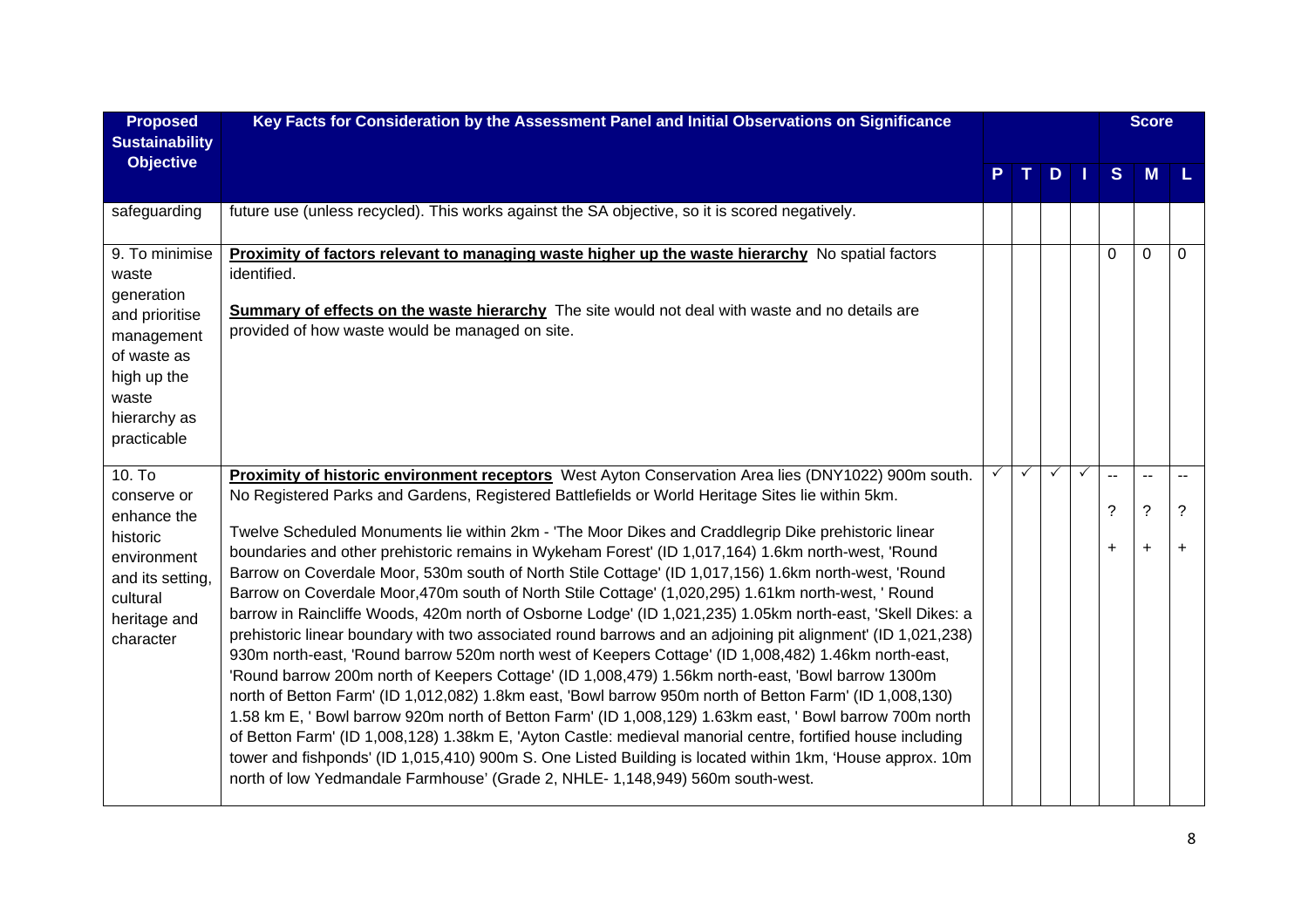| <b>Proposed</b><br><b>Sustainability</b> | Key Facts for Consideration by the Assessment Panel and Initial Observations on Significance                                                                                                                                                                                                                                                                                                                                                                                                                                                                                                                                                                                                                                                                                                                                                                                                                                                                                                                                                                                                                                                                                                                                                                                                                                                                                                                                                                                                                                                                                                                                                                                                                                                                                                                          |  |    |     |  |   |          | <b>Score</b> |
|------------------------------------------|-----------------------------------------------------------------------------------------------------------------------------------------------------------------------------------------------------------------------------------------------------------------------------------------------------------------------------------------------------------------------------------------------------------------------------------------------------------------------------------------------------------------------------------------------------------------------------------------------------------------------------------------------------------------------------------------------------------------------------------------------------------------------------------------------------------------------------------------------------------------------------------------------------------------------------------------------------------------------------------------------------------------------------------------------------------------------------------------------------------------------------------------------------------------------------------------------------------------------------------------------------------------------------------------------------------------------------------------------------------------------------------------------------------------------------------------------------------------------------------------------------------------------------------------------------------------------------------------------------------------------------------------------------------------------------------------------------------------------------------------------------------------------------------------------------------------------|--|----|-----|--|---|----------|--------------|
| <b>Objective</b>                         |                                                                                                                                                                                                                                                                                                                                                                                                                                                                                                                                                                                                                                                                                                                                                                                                                                                                                                                                                                                                                                                                                                                                                                                                                                                                                                                                                                                                                                                                                                                                                                                                                                                                                                                                                                                                                       |  | т. | $D$ |  | S | <b>M</b> |              |
|                                          | Summary of effects on the historic environment Although no heritage assets have been recorded to-<br>date from the footprint of the proposed new quarry site, it is encircled by crop marks of prehistoric sites<br>which emphasize the high archaeological potential of the area for evidence of prehistoric, and later, human<br>activity. These include a ditched Bronze Age burial mound (HER 18973) up to 30m in diameter circa 170m<br>south-south-east of the new quarry proposal; a double ditched trackway (HER 3162), thought to be<br>prehistoric in date, 290m away to the south-west; a ditched promontory enclosure (HER 3148) circa 400m to<br>the West and an Iron Age square barrow circa 770m to the north-west.<br>The presence of these sites implies that further, as yet unknown, prehistoric sites should be expected in the<br>vicinity and, therefore, any new quarrying proposal should be subject to appropriate archaeological<br>evaluation and mitigation. Due to this high archaeological potential for the survival of archaeological remains<br>within the site it is assumed that allocating this site would be likely to cause the loss of these archaeological<br>remains if the site is extracted without mitigation. As archaeology is a finite, irreplaceable resource, the<br>impact will therefore be significant.<br>The provision of a local building stone will help maintain and support the local distinctiveness of the NYMNP.<br>Clarification regarding what the stone from this area was originally used for and whether an alternative<br>supply exists in a less sensitive location would aid the site assessment process. If a face of the existing<br>quarry could be reopened to meet the required need for this particular building stone, that may be a more |  |    |     |  |   |          |              |
|                                          | favourable alternative.<br>The site is not considered to have any impact on the West Ayton Conservation Area or any Listed Buildings<br>within the immediate vicinity (Low Yedmandale Farmhouse), however any expansion needs to consider any<br>potential impact on the setting of these Designated Heritage Assets, including the longer distance views and<br>wider landscape settings in which these Assets are appreciated, together with the need for appropriate<br>archaeological mitigation.                                                                                                                                                                                                                                                                                                                                                                                                                                                                                                                                                                                                                                                                                                                                                                                                                                                                                                                                                                                                                                                                                                                                                                                                                                                                                                                 |  |    |     |  |   |          |              |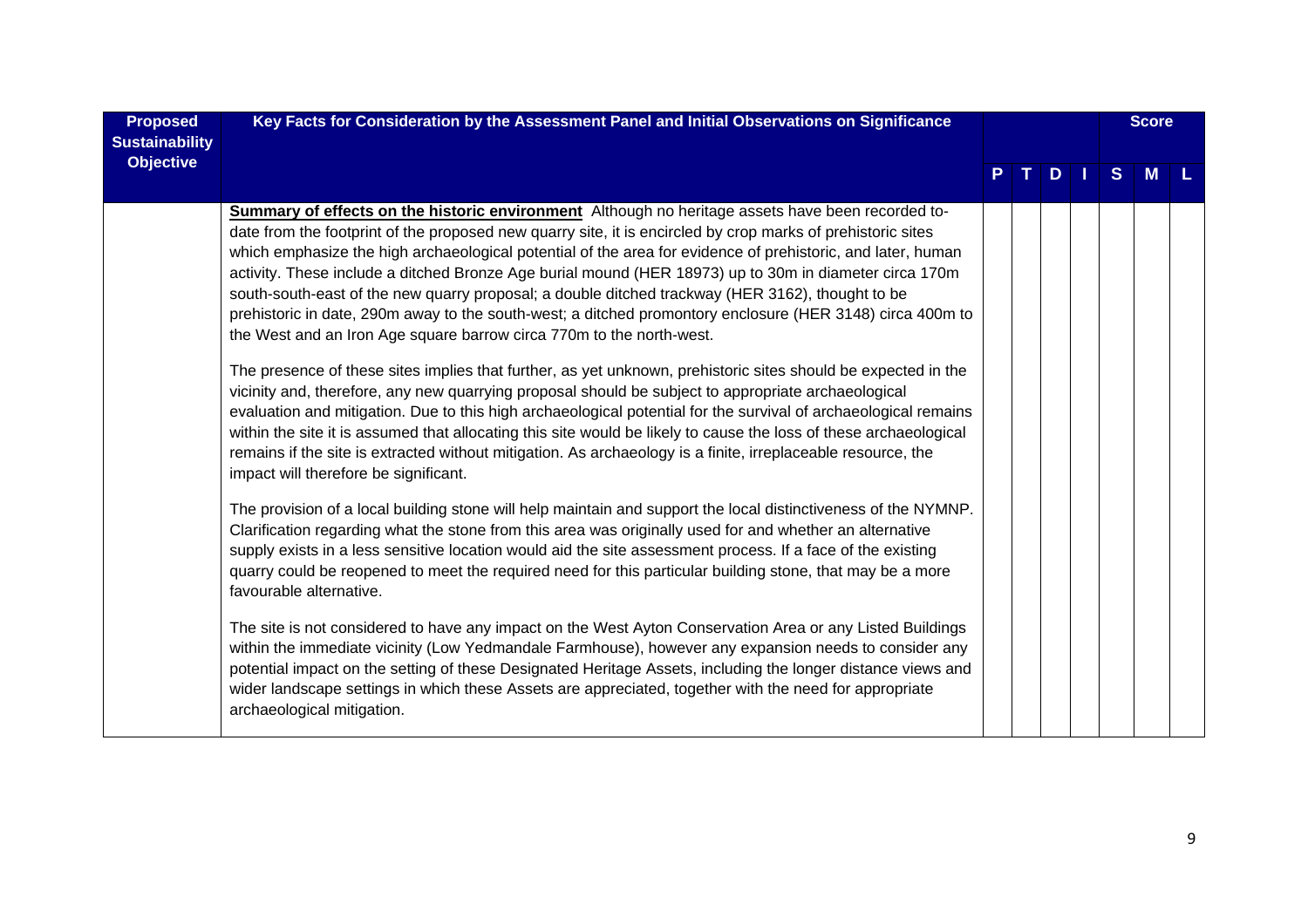| <b>Proposed</b>               | Key Facts for Consideration by the Assessment Panel and Initial Observations on Significance                                                                                                                                |    |    |              | <b>Score</b> |   |   |   |
|-------------------------------|-----------------------------------------------------------------------------------------------------------------------------------------------------------------------------------------------------------------------------|----|----|--------------|--------------|---|---|---|
| <b>Sustainability</b>         |                                                                                                                                                                                                                             |    |    |              |              |   |   |   |
| <b>Objective</b>              |                                                                                                                                                                                                                             | P. | Т. | D            | - 1          | S | M | L |
|                               |                                                                                                                                                                                                                             |    |    | $\checkmark$ |              |   |   |   |
| 11. To protect<br>and enhance | <b>Proximity of landscape / townscape receptors and summary of character</b> The site lies within the North<br>York Moors National Park. North Yorkshire and Cleveland Heritage Coast lies around 6.2km north-east.         |    |    |              |              |   |   |   |
| the quality and               |                                                                                                                                                                                                                             |    |    |              |              |   |   | ? |
| character of                  | The site lies within North Yorkshire Moors and Cleveland Hills National Character Area (NCA) and is                                                                                                                         |    |    |              |              |   |   |   |
| landscapes                    | categorised in the North Yorkshire and York Landscape Character Assessment (NYLCA) as Limestone                                                                                                                             |    |    |              |              |   |   |   |
| and                           | Foothills and Valleys. This landscape character area has high visual sensitivity as a result of extensive long                                                                                                              |    |    |              |              |   |   |   |
| townscapes                    | distance views to adjacent Landscape Character Types, strong inter-visibility with surrounding landscapes<br>and the flat open summits of the Tabular Hills; High ecological sensitivity as a result of the numerous linear |    |    |              |              |   |   |   |
|                               | belts of ancient woodland lining the dales sides, coupled with numerous SSSIs; and high landscape                                                                                                                           |    |    |              |              |   |   |   |
|                               | sensitivity as a result of the strong landscape and settlement pattern, with strong visual unity in settlement                                                                                                              |    |    |              |              |   |   |   |
|                               | and distinctive cultural patterns comprising medieval villages located at spring lines. The site lies in                                                                                                                    |    |    |              |              |   |   |   |
|                               | 'Limestone Hills Landscape Character Area: 5b Tabular Hills- Pickering to Lockton' in the North York Moors                                                                                                                  |    |    |              |              |   |   |   |
|                               | Landscape Character Assessment (LCA). The site is located within the south-facing dip slope of the Tabular                                                                                                                  |    |    |              |              |   |   |   |
|                               | Hills Escarpment, with narrow, densely wooded valleys which are typical. There are views over the Vale of<br>Pickering and also views from the Vale of Pickering towards the escarpment.                                    |    |    |              |              |   |   |   |
|                               |                                                                                                                                                                                                                             |    |    |              |              |   |   |   |
|                               | In terms of tranquillity landscape is 'disturbed'. Light pollution: Low-moderate - on 2000 CPRE map the level                                                                                                               |    |    |              |              |   |   |   |
|                               | is shown as 67, on a scale of 1-255, with 1 representing maximum darkness.                                                                                                                                                  |    |    |              |              |   |   |   |
|                               | In terms of screening, the site is well screened by Forge Valley Woodlands to the east, a plantation to the                                                                                                                 |    |    |              |              |   |   |   |
|                               | north, and screen planting around the existing inactive quarry to the west. However it is open to views from                                                                                                                |    |    |              |              |   |   |   |
|                               | Cockrah Road adjacent to the site.                                                                                                                                                                                          |    |    |              |              |   |   |   |
|                               | <b>Summary of effects on landscape / townscape</b> It is considered that development of the site would not                                                                                                                  |    |    |              |              |   |   |   |
|                               | directly affect the setting of East or West Ayton, which lie just over 1 km to the south and south east.                                                                                                                    |    |    |              |              |   |   |   |
|                               | Development of this site would however conflict with the purposes for which the national park was                                                                                                                           |    |    |              |              |   |   |   |
|                               | designated. Locally there would be a cumulative impact with the existing quarry, and it is considered likely                                                                                                                |    |    |              |              |   |   |   |
|                               | to adversely affect the enjoyment of visitors to the area and to Forge Valley NNR. There also does not                                                                                                                      |    |    |              |              |   |   |   |
|                               | appear to be any buffer between the site and Forge Valley NNR which is likely to result in an unacceptable                                                                                                                  |    |    |              |              |   |   |   |
|                               | landform. It is considered that a steep ridge to the site would not be desirable in this location. Vehicle                                                                                                                  |    |    |              |              |   |   |   |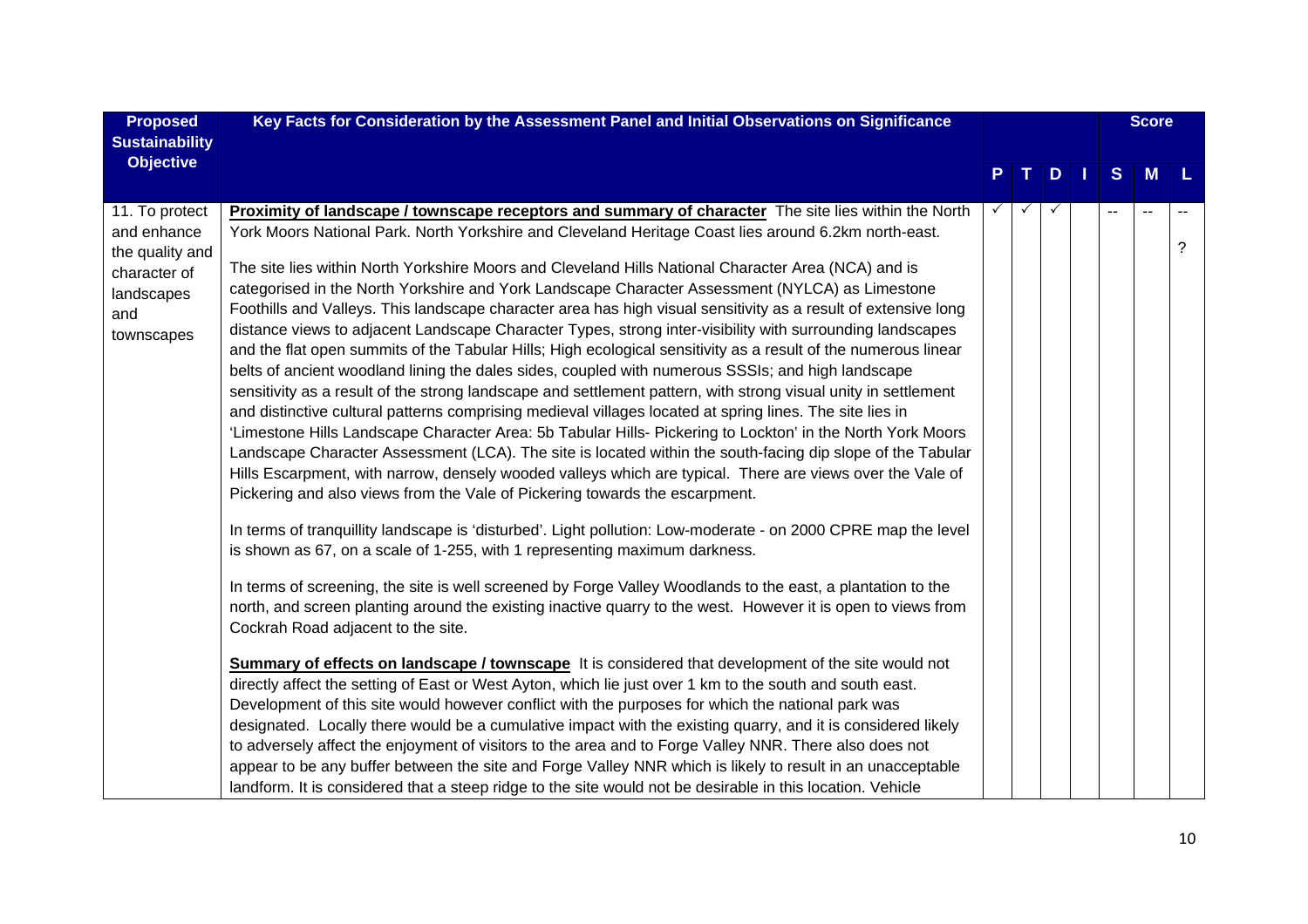| <b>Proposed</b><br><b>Sustainability</b>                                                | Key Facts for Consideration by the Assessment Panel and Initial Observations on Significance                                                                                                                                                                                                                                                                                                                                                                                                                                                                                                                                                                                                                                                                                                                                                                                                                                                                                                                                                                                                                                      |   |               |              |              | <b>Score</b> |          |
|-----------------------------------------------------------------------------------------|-----------------------------------------------------------------------------------------------------------------------------------------------------------------------------------------------------------------------------------------------------------------------------------------------------------------------------------------------------------------------------------------------------------------------------------------------------------------------------------------------------------------------------------------------------------------------------------------------------------------------------------------------------------------------------------------------------------------------------------------------------------------------------------------------------------------------------------------------------------------------------------------------------------------------------------------------------------------------------------------------------------------------------------------------------------------------------------------------------------------------------------|---|---------------|--------------|--------------|--------------|----------|
| <b>Objective</b>                                                                        |                                                                                                                                                                                                                                                                                                                                                                                                                                                                                                                                                                                                                                                                                                                                                                                                                                                                                                                                                                                                                                                                                                                                   |   | $D \mid \mid$ |              | S            | <b>M</b>     |          |
|                                                                                         | movements to the site may also change the character of the surrounding area which appears relatively quiet<br>at present and would impact upon the tranquillity of the area. It is considered that there is limited scope to<br>effectively further screen the site.<br>Overall, impacts are considered to be major negative in relation to this objective during the operation of the<br>site. There is some uncertainty regarding impacts in the long term as restoration plans are currently<br>unknown.                                                                                                                                                                                                                                                                                                                                                                                                                                                                                                                                                                                                                       |   |               |              |              |              |          |
| 12. Achieve<br>sustainable<br>economic<br>growth and<br>create and<br>support jobs      | Proximity of factors relevant to sustainable economic growth The site lies in close proximity to<br>Scarborough (4km) however other larger markets are more distant such as York (50km), Hull (55km),<br>Middlesbrough (58km).<br><b>Summary of effects on sustainable economic growth</b> This site would result in 200,000 tonnes per<br>annum of limestone being made available to the market over a period of up to 15 years. This would make a<br>significant contribution to the building sector by helping to boost supply of a key building material. It would<br>also directly support jobs in extraction and freight. The site does not represent low carbon development<br>however; particularly as possible markets are relatively spread out, which could increase the carbon<br>footprint of building. The effect overall is considered to be positive in the short and medium term and neutral<br>in the long term as a result to positive of restoration plans as restoration to recreation may attract limited<br>numbers of visitors to the area, depending on the type of recreational opportunities provided. | ✓ | $\checkmark$  | $\checkmark$ | $+$          | $\ddot{}$    | $\Omega$ |
| 13. Maintain<br>and enhance<br>the viability<br>and vitality of<br>local<br>communities | Proximity of factors relevant to community vitality / viability Index of Multiple Deprivation (IMD) area-<br>Derwent Valley. Not in most deprived 20%. Within 2km of the site lie East Ayton (900m south-east), West<br>Ayton (1km south) and Hutton Buscel 1.5km south-west and a number of individual properties. West and<br>East Ayton are listed as service villages in the North York Moors Core Strategy and Hutton Buscel is listed<br>under 'other villages'. Core Policy B of the Core Strategy outlines that in service villages including West and<br>East Ayton, limited development opportunities exist including open market and affordable housing,<br>employment and improvement of existing facilities. In other villages limited opportunities exist for housing to<br>meet local needs and affordable housing.                                                                                                                                                                                                                                                                                                | ✓ |               | $\checkmark$ | $\mathbf{0}$ | $\Omega$     | ?        |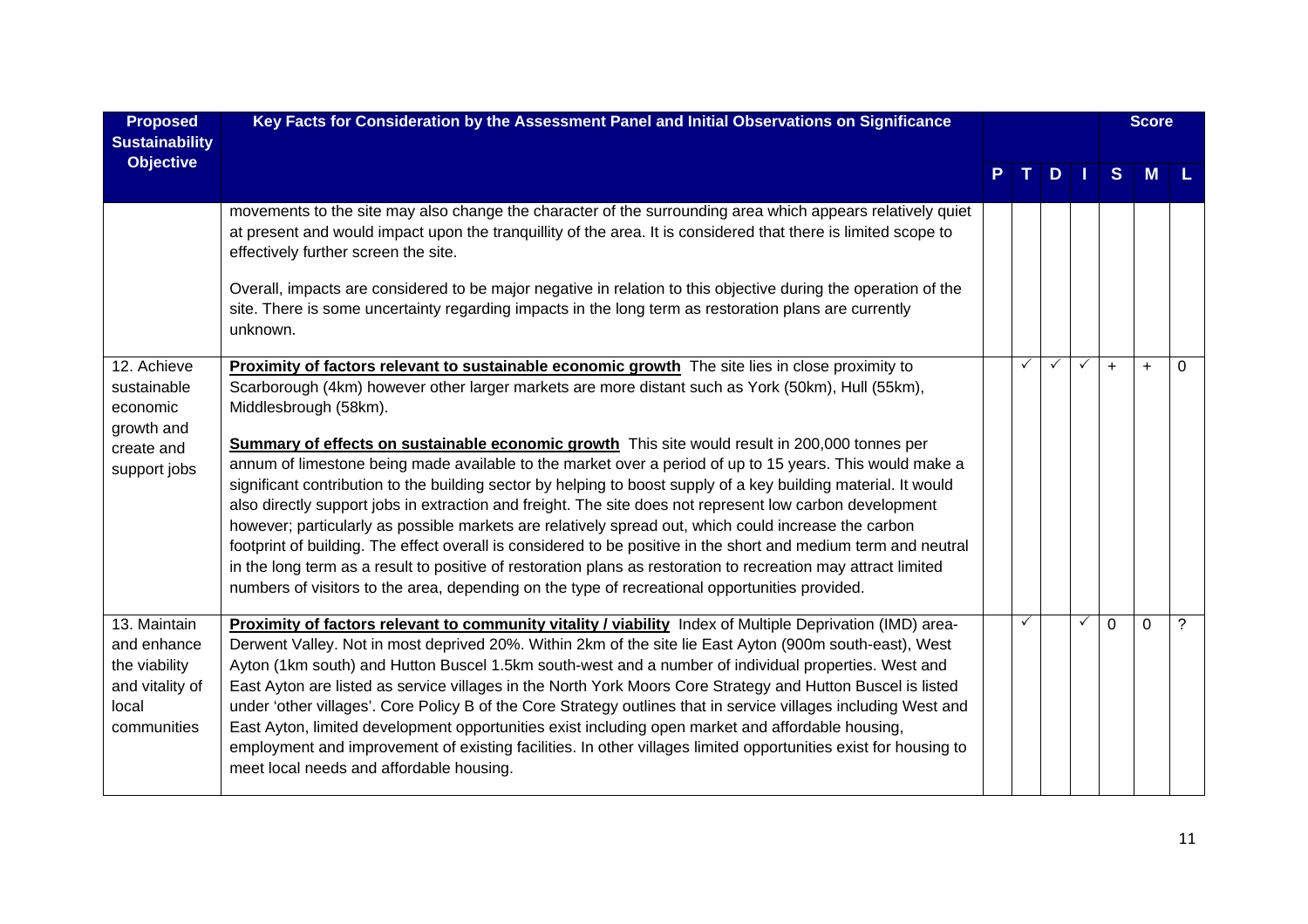| <b>Proposed</b><br><b>Sustainability</b>                                               | Key Facts for Consideration by the Assessment Panel and Initial Observations on Significance                                                                                                                                                                                                                                                                                                                                                                                                                                                                                                                                                                                                                                                                                                                                                                                                                                                                                                                                                                                                                                                                                                                                                                                                                                                                                                                                                                                                                                                                                                                                                                                                                                                                                                                                                                                                                                 |   |               |              |   | <b>Score</b> |      |
|----------------------------------------------------------------------------------------|------------------------------------------------------------------------------------------------------------------------------------------------------------------------------------------------------------------------------------------------------------------------------------------------------------------------------------------------------------------------------------------------------------------------------------------------------------------------------------------------------------------------------------------------------------------------------------------------------------------------------------------------------------------------------------------------------------------------------------------------------------------------------------------------------------------------------------------------------------------------------------------------------------------------------------------------------------------------------------------------------------------------------------------------------------------------------------------------------------------------------------------------------------------------------------------------------------------------------------------------------------------------------------------------------------------------------------------------------------------------------------------------------------------------------------------------------------------------------------------------------------------------------------------------------------------------------------------------------------------------------------------------------------------------------------------------------------------------------------------------------------------------------------------------------------------------------------------------------------------------------------------------------------------------------|---|---------------|--------------|---|--------------|------|
| <b>Objective</b>                                                                       |                                                                                                                                                                                                                                                                                                                                                                                                                                                                                                                                                                                                                                                                                                                                                                                                                                                                                                                                                                                                                                                                                                                                                                                                                                                                                                                                                                                                                                                                                                                                                                                                                                                                                                                                                                                                                                                                                                                              |   | $D \mid \mid$ |              | S | M            |      |
|                                                                                        | <b>Summary of effects on vitality / viability</b> It is considered that most communities are too distant to<br>experience significant amenity impacts that may impact on tourism etc. The site is however located within<br>the North York Moors National Park, an area where many people visit to enjoy the open landscape and<br>scenic beauty. Although a very minor impact is anticipated, it is considered that the allocation of this site<br>may work against the sub-objective of 'providing opportunities to boost tourism'. The site will provide some<br>job opportunities for local communities and enable the provision of locally available construction materials.<br>Overall, impacts in relation to this objective are considered to be largely neutral in the short and medium<br>term and positive in the long term as site restoration will provide a recreational resource for nearby<br>communities.                                                                                                                                                                                                                                                                                                                                                                                                                                                                                                                                                                                                                                                                                                                                                                                                                                                                                                                                                                                                   |   |               |              |   |              |      |
| 14. To provide<br>opportunities<br>to enable<br>recreation,<br>leisure and<br>learning | Proximity to recreation, leisure and learning receptors The site lies within the North York Moors<br>National Park. A number of rights of way pass in close proximity to the site: Footpath 30.22/702 runs along<br>the eastern boundary of the site, an 'other route with public access' runs circa. 80m west of the site,<br>Footpath 30.22/001 runs circa. 125m east of the site, Footpath 30.6/220 runs 180m east of the site,<br>Footpath 30.6/218 runs 200m east of the site and Footpath 30.22/003 runs 200m north-west of the site.<br>Summary of effects on recreation, leisure and learning It is considered that the location of this site<br>within the National Park and in close proximity to a number of public rights of way and Forge Valley NNR<br>may impact upon the enjoyment of the National Park/ recreational routes/areas in the vicinity of the site.<br>Users of nearby footpaths particularly footpath 30.22/702 which runs adjacent to the site may experience an<br>increase in dust and noise and effects on visual amenity and will experience an increase in heavy goods<br>vehicles on the intersecting road. It is considered that users of the footpaths within Forge Valley are unlikely<br>to experience any significant impacts due to screening from the Forge Valley Woodland combined with the<br>valley topography. West Ayton caravan site lies circa 700m south of the site and is accessed via<br>unclassified road 551 which would also be likely to constitute the quarry access route. Users of this caravan<br>site may experience increased traffic levels when arriving/leaving the site and intermittent views of the site.<br>Overall, it is considered that the site would have a moderate negative impact upon recreation, leisure and<br>learning during the operational phase. Long term impacts are highly positive as site restoration will be to<br>recreation. | ✓ | $\checkmark$  | $\checkmark$ |   |              | $++$ |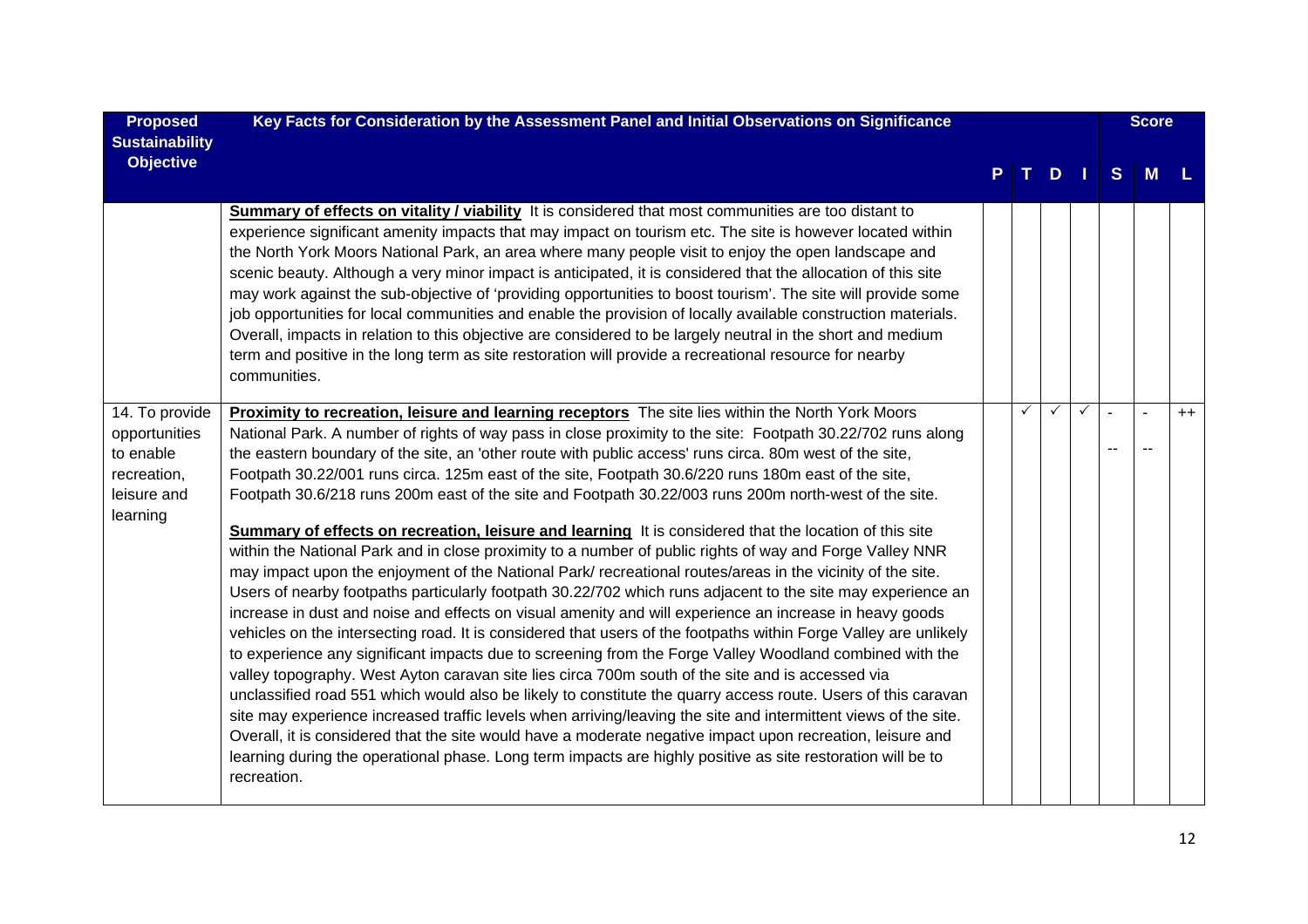| <b>Proposed</b><br><b>Sustainability</b>                                                                      | Key Facts for Consideration by the Assessment Panel and Initial Observations on Significance                                                                                                                                                                                                                                                                                                                                                                                                                                                                                                                                                                                                                                                                                                                             |              |              |              |           | <b>Score</b>   |   |
|---------------------------------------------------------------------------------------------------------------|--------------------------------------------------------------------------------------------------------------------------------------------------------------------------------------------------------------------------------------------------------------------------------------------------------------------------------------------------------------------------------------------------------------------------------------------------------------------------------------------------------------------------------------------------------------------------------------------------------------------------------------------------------------------------------------------------------------------------------------------------------------------------------------------------------------------------|--------------|--------------|--------------|-----------|----------------|---|
| <b>Objective</b>                                                                                              |                                                                                                                                                                                                                                                                                                                                                                                                                                                                                                                                                                                                                                                                                                                                                                                                                          |              | D            |              | S         | M              |   |
| $\overline{15}$ . To protect<br>and improve<br>the wellbeing,<br>health and<br>safety of local<br>communities | <b>Proximity to population / community receptors / factors relevant to health and wellbeing</b> No<br>hospitals, clinics or health centres within 1km. East Ayton lies 900m south-east, West Ayton lies 1km south.<br>A caravan site is located approximately 700m south. A number of individual properties lie within a 1km<br>radius including Low Yedmandale 500m south-west, Osborne Lodge 680m north-east and Spikers Hill 800m<br>north.<br>Summary of effects on health and wellbeing It is assumed that traffic to this site would pass through<br>East Ayton/West Ayton. Increased HGV movements in these settlements may result in a minor negative<br>impact in relation to the wellbeing and health and safety of these communities (noise, dust, vibration, road<br>safety, impact upon tranquillity etc.). | $\checkmark$ |              | $\checkmark$ |           | $\blacksquare$ | ? |
| 16. To<br>minimise flood<br>risk and<br>reduce the<br>impact of<br>flooding                                   | Proximity to flood zones Site is in Flood Zone 1 and is not affected by surface water flooding.<br>Summary of effects on flooding No significant effects are predicted.                                                                                                                                                                                                                                                                                                                                                                                                                                                                                                                                                                                                                                                  |              |              |              | 0         | $\Omega$       | 0 |
| 17. To<br>address the<br>needs of a<br>changing<br>population in<br>a sustainable<br>and inclusive<br>manner  | <b>Proximity to factors relevant to the needs of a changing population</b> The site does not conflict with any<br>known allocations in other plans.<br>Summary of effects on a changing population The site would make a contribution to self-sufficiency in<br>the supply of Jurassic limestone (building stone and aggregate) and may also support markets outside of<br>the plan area.                                                                                                                                                                                                                                                                                                                                                                                                                                | $\checkmark$ | $\checkmark$ |              | $\ddot{}$ | $\ddot{}$      | 0 |
| Cumulative<br>effects                                                                                         | <b>Cumulative / Synergistic effects</b><br>Planning Context: Within 2km of the site lie East Ayton (900m south-east), West Ayton (1km south) and                                                                                                                                                                                                                                                                                                                                                                                                                                                                                                                                                                                                                                                                         |              |              |              |           |                |   |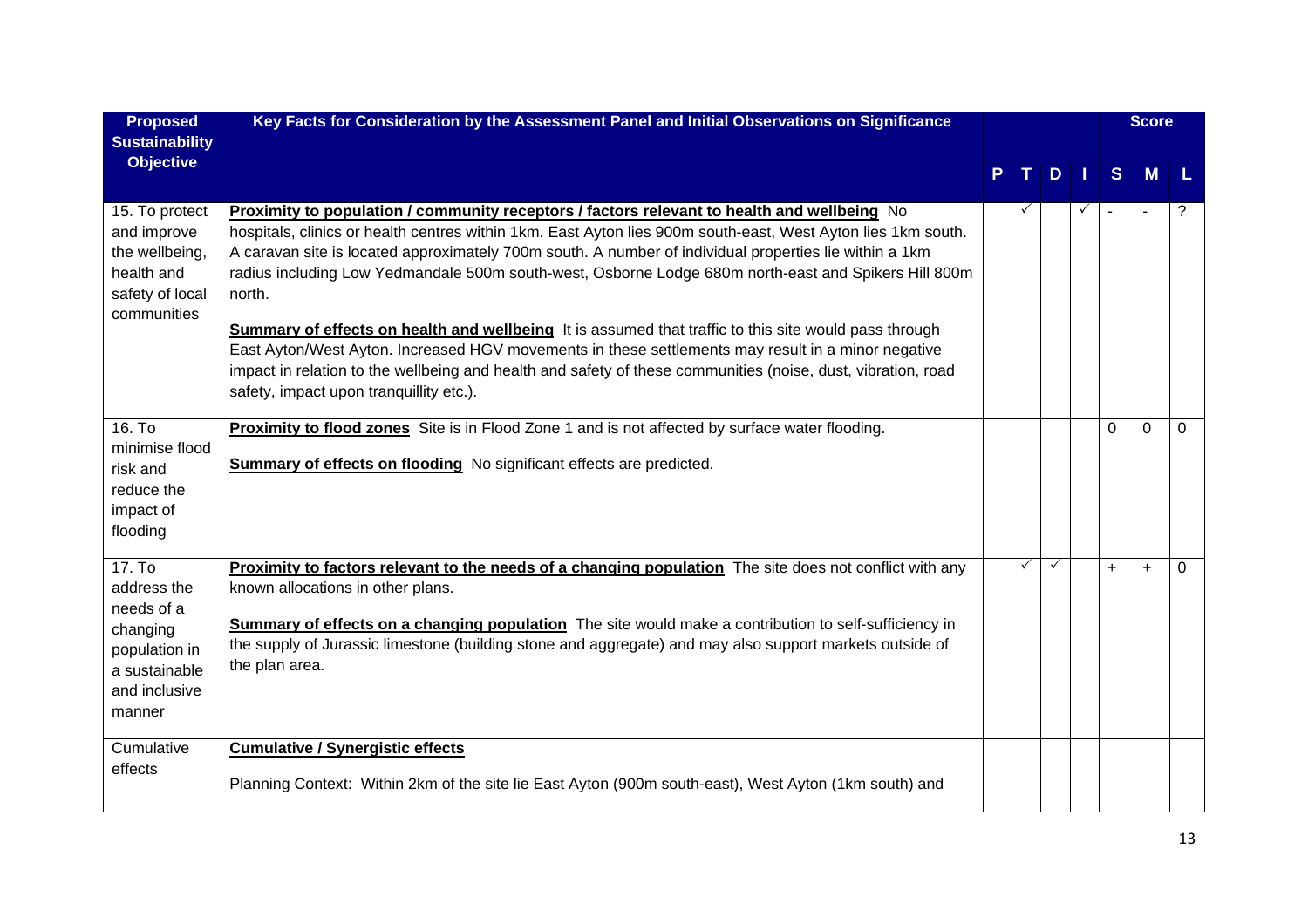| <b>Proposed</b><br><b>Sustainability</b> | Key Facts for Consideration by the Assessment Panel and Initial Observations on Significance                                                                                                                                                                                                                                                                                                                                                                                                                                                                                                                                                                                                                                                                                                                                                                                                                                                                                                                                                                                                                                                                                                                                                                                                                                                                                                                                                                                                                                                                                                                                                                                                                                                                                                                                       |  |     |   | <b>Score</b> |   |
|------------------------------------------|------------------------------------------------------------------------------------------------------------------------------------------------------------------------------------------------------------------------------------------------------------------------------------------------------------------------------------------------------------------------------------------------------------------------------------------------------------------------------------------------------------------------------------------------------------------------------------------------------------------------------------------------------------------------------------------------------------------------------------------------------------------------------------------------------------------------------------------------------------------------------------------------------------------------------------------------------------------------------------------------------------------------------------------------------------------------------------------------------------------------------------------------------------------------------------------------------------------------------------------------------------------------------------------------------------------------------------------------------------------------------------------------------------------------------------------------------------------------------------------------------------------------------------------------------------------------------------------------------------------------------------------------------------------------------------------------------------------------------------------------------------------------------------------------------------------------------------|--|-----|---|--------------|---|
| <b>Objective</b>                         |                                                                                                                                                                                                                                                                                                                                                                                                                                                                                                                                                                                                                                                                                                                                                                                                                                                                                                                                                                                                                                                                                                                                                                                                                                                                                                                                                                                                                                                                                                                                                                                                                                                                                                                                                                                                                                    |  | $D$ | S | M            |   |
|                                          | Hutton Buscel 1.5km south-west and a number of individual properties. West and East Ayton are listed as<br>service villages in the North York Moors Core Strategy and Hutton Buscel is listed under 'other villages'.<br>Core Policy B of the Core Strategy outlines that in service villages including West and East Ayton, limited<br>development opportunities exist including open market and affordable housing, employment and<br>improvement of existing facilities. In other villages limited opportunities exist for housing to meet local needs<br>and affordable housing. No conflict with allocations, though the site does lie adjacent to an area marked in<br>the Plan as 'woodland (including ancient woodland)' so would gain protection through Core Policy C<br>'Natural Environment, Biodiversity and Geodiversity'.<br>Other Joint Minerals and Waste Plan Sites: Site lies within the boundary of MJP34 'Land between<br>Sandsend and Scarborough'.<br>Historic Minerals and Waste Sites: Site lies in a DECC PEDL (Petroleum Exploration and Development<br>License) onshore license block. In terms of other active and dormant sites, North Yorkshire County Council<br>Highways Depot transfer station lies 1.6km south.<br>Due to the location of the site in the North York Moors National Park levels of development in close<br>proximity to MJP59 are relatively low and it is not considered that the allocation of the site would give rise to<br>few significant cumulative effects. However, one such effect was noted for transport.<br>Transport: This site would increase traffic on minor roads to the A64 and in holiday periods combine with<br>traffic accessing the National Park and coast potentially slowing journeys, as well as timber traffic (A64 is a<br>timber freight route). |  |     |   |              | 0 |
| Limitations /                            | Further research through Habitats Regulations Assessment is required.                                                                                                                                                                                                                                                                                                                                                                                                                                                                                                                                                                                                                                                                                                                                                                                                                                                                                                                                                                                                                                                                                                                                                                                                                                                                                                                                                                                                                                                                                                                                                                                                                                                                                                                                                              |  |     |   |              |   |
| data gaps                                | More detailed assessment would be required to fully evaluate a number of effects. This should be addressed at any subsequent planning<br>application stage.                                                                                                                                                                                                                                                                                                                                                                                                                                                                                                                                                                                                                                                                                                                                                                                                                                                                                                                                                                                                                                                                                                                                                                                                                                                                                                                                                                                                                                                                                                                                                                                                                                                                        |  |     |   |              |   |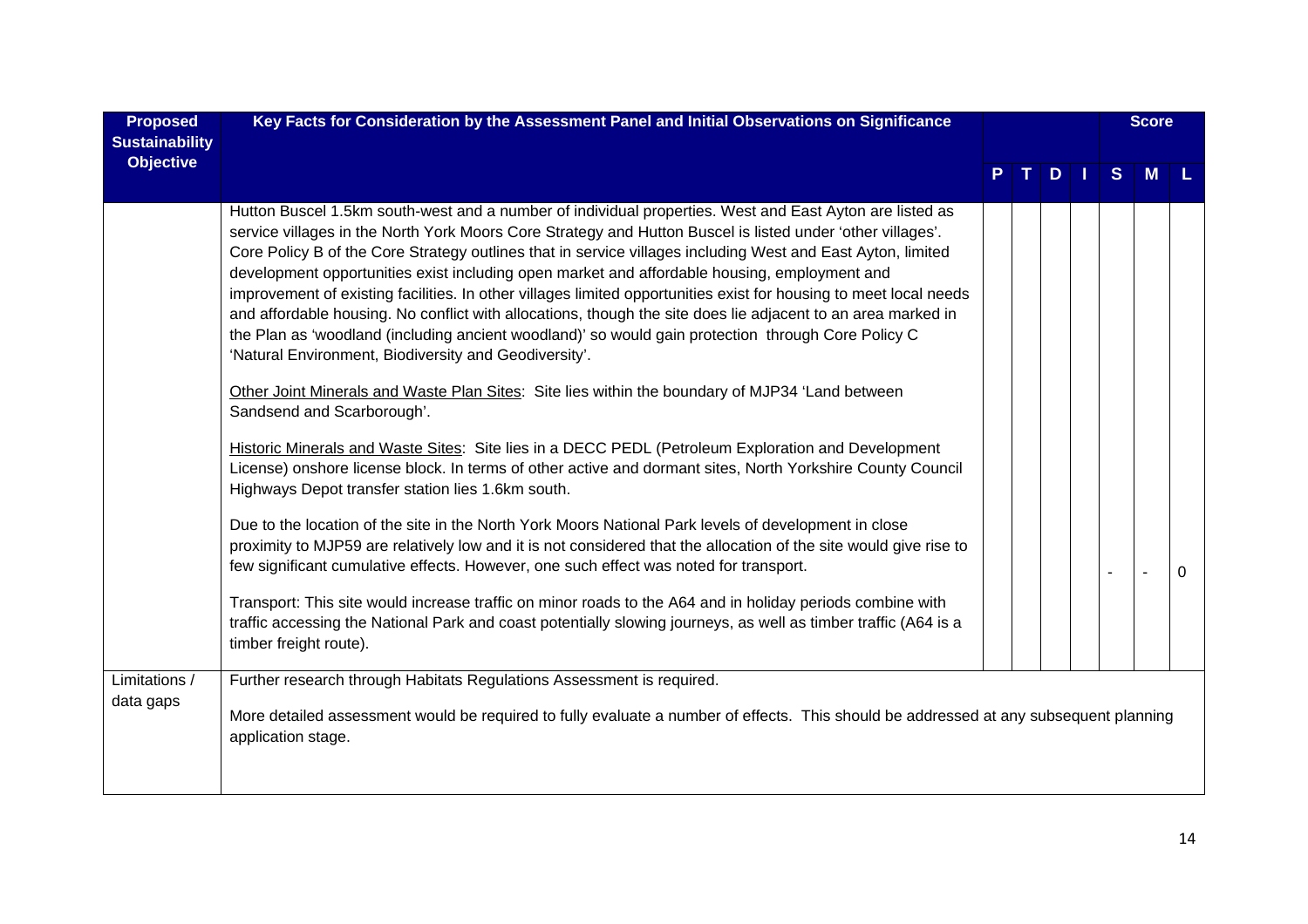| <b>Proposed</b><br><b>Sustainability</b> | Key Facts for Consideration by the Assessment Panel and Initial Observations on Significance                                                                                                                                                                                    |    |  |   | <b>Score</b> |
|------------------------------------------|---------------------------------------------------------------------------------------------------------------------------------------------------------------------------------------------------------------------------------------------------------------------------------|----|--|---|--------------|
| <b>Objective</b>                         |                                                                                                                                                                                                                                                                                 | P. |  | S | <b>M</b>     |
| <b>Score</b>                             |                                                                                                                                                                                                                                                                                 |    |  |   |              |
| $++$                                     | The Site option is predicted to have major positive effects on the achievement of the SA objective. For example, this may include a significant<br>contribution to issues or receptor of more than local significance, or to several issues or receptors of local significance. |    |  |   |              |
| $\ddot{}$                                | The Site option is predicted to have minor positive effects on achievement of the SA objective. For example, this may include a significant<br>contribution to an issue or receptor of more local significance.                                                                 |    |  |   |              |
| 0                                        | The Site option will have no effect on the achievement of the SA objective <sup>2</sup> .                                                                                                                                                                                       |    |  |   |              |
|                                          | The Site option is predicted to have minor negative effects on the achievement of the SA objective. For example, this may include a negative<br>contribution to an issue or receptor of local significance.                                                                     |    |  |   |              |
|                                          | The Site option is predicted to have major negative effects on the achievement of the SA objective. For example, this may include a significant<br>negative contribution to an issue or receptor of more than local significance.                                               |    |  |   |              |
| ?                                        | The impact of the Site option on the SA objective is uncertain.                                                                                                                                                                                                                 |    |  |   |              |

 $\frac{1}{2}$  This includes where there is no clear link between the site SA objective and the site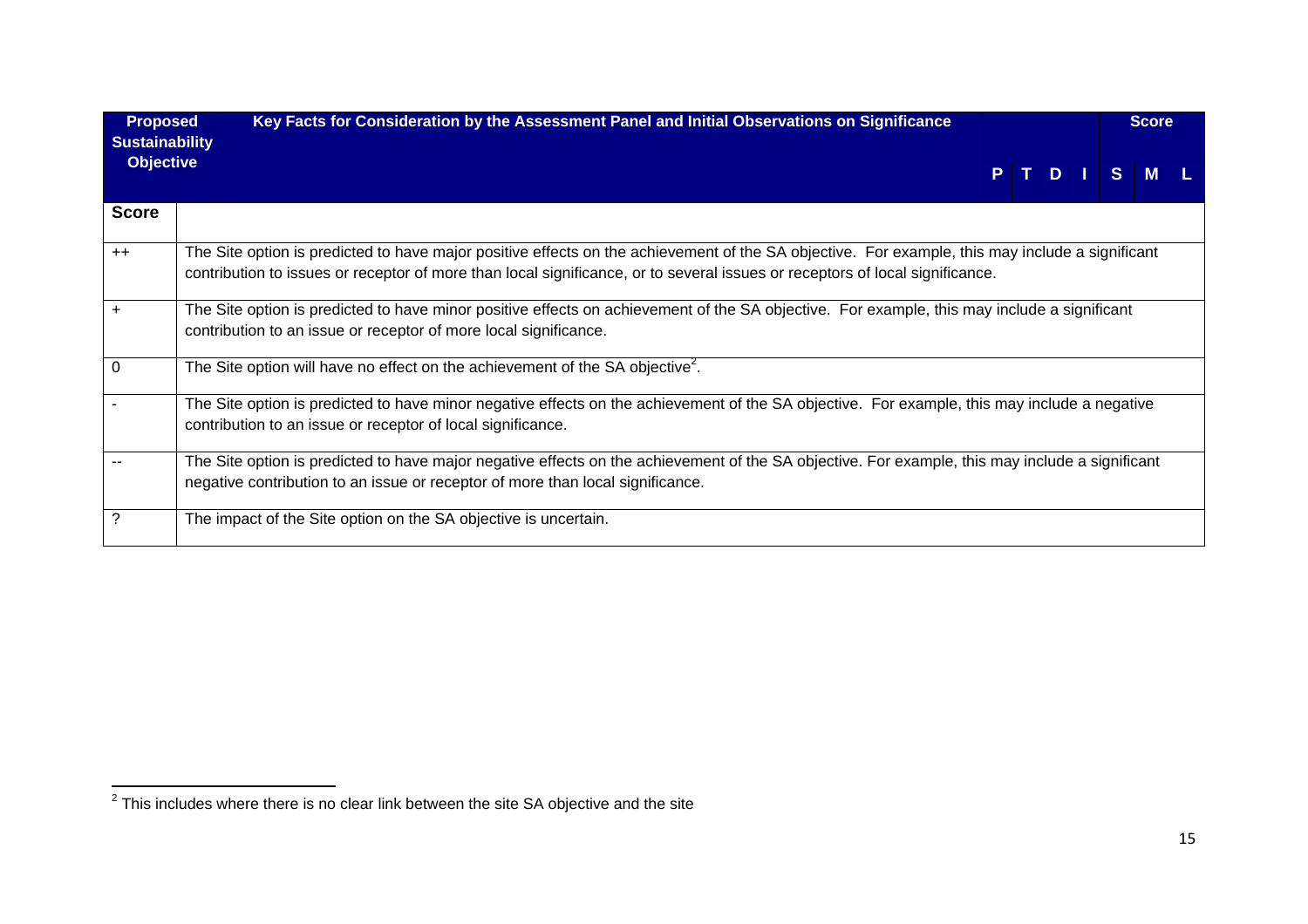#### **WJP19 - Fairfield Road, Whitby**

| Site Name                   | Site WJP19 Whitby Waste Treatment and Transfer Facility, Fairfield Way, Whitby        |
|-----------------------------|---------------------------------------------------------------------------------------|
| Current Use                 | Current Use: Recycling and transfer of municipal and commercial waste                 |
| Nature of Planning Proposal | Nature of Planning Proposal: Recycling and transfer of municipal and commercial waste |
| Size                        | Size: 1.25 ha                                                                         |
| Proposed life of site       | Proposed life of site: Unknown at present                                             |
| <b>Notes</b>                | Notes: This is an existing facility. Restoration plans are unknown at present.        |

SA FINDINGS SUMMARISE SIGNIGICANT EFFECTS ONLY. A WIDER RANGE OF CONSTRAINTS AND OPPORTUNITIES WERE INITIALLY ANALYSED AND DISTILLED DOWN TO ONLY THOSE WITH THE POTENTIAL TO BE SIGNIFICANT (SEE ALSO SITE ASSESSMENT METHODOLOGY SUMMARY REPORT FOR A FULL LIST OF CONSTRAINTS AND OPPORTUNITIES).

Assumptions: The site is an existing waste recycling and transfer facility however around 20-25% of the site currently appears to be grassland. It is assumed that the allocation may involve the development of the grassland areas in order to expand operations. Planning application NYM2010-0497-FL (consented) expanded the capacity of the site to deal with up to 32,700 tonnes per annum of waste. It is therefore assumed that this is the current level of waste import. This allocation would therefore enable the site to deal with an additional 19,000 tonnes per annum of waste. It is assumed that this is a permanent site.

| <b>Proposed</b><br><b>Sustainability</b>                                                                        | Key Facts for Consideration by the Assessment Panel and Initial Observations on Significance                                                                                                                                                                                                                                                                                                                                                                                                                                                                                                                                                                                                                                                                                                                                                                                                                                                                                                                                                    |  |      |               | <b>Score</b> |          |
|-----------------------------------------------------------------------------------------------------------------|-------------------------------------------------------------------------------------------------------------------------------------------------------------------------------------------------------------------------------------------------------------------------------------------------------------------------------------------------------------------------------------------------------------------------------------------------------------------------------------------------------------------------------------------------------------------------------------------------------------------------------------------------------------------------------------------------------------------------------------------------------------------------------------------------------------------------------------------------------------------------------------------------------------------------------------------------------------------------------------------------------------------------------------------------|--|------|---------------|--------------|----------|
| <b>Objective</b>                                                                                                |                                                                                                                                                                                                                                                                                                                                                                                                                                                                                                                                                                                                                                                                                                                                                                                                                                                                                                                                                                                                                                                 |  | PTDI | $S^{\dagger}$ | <b>M</b>     |          |
| 1. To protect<br>and enhance<br>biodiversity<br>and geo-<br>diversity and<br>improve<br>habitat<br>connectivity | Proximity of international / national and local designations and key features Natura 2000: 4km south-<br>west - North York Moors SAC/SPA (Special Protection Area), 6.5km south-east - Beast Cliff- Whitby SAC. 3<br>SSSIs within 5km - Whitby-Saltwick 1.25km north, Robin Hoods Bay: Maw Wyke to Beast Cliff 3.15km<br>south-east and North York Moors 4.15km south.<br>5 SINCs/LWSs (Local Wildlife Sites) within 2km - Spital Vale, Whitby (ratified, NZ91-01) 540m north-west,<br>Larpool and Whitehall Woods-Esk Valley (ratified, NZ91-02) 900m west, Cock Mill and Larpool Wood-<br>Stainsacre Beck (ratified, NZ90-01) 875m south, River Esk (pre-existing SINC, NZ80-04) 980m west, The<br>Bats (ratified, NZ80-02) 1.6 km west. Circa 70% of the site lies within North Yorkshire Moors Important Bird<br>Area. In terms of Priority Habitat, 2 areas of deciduous woodland lie within 200m (10m north and 65m east).<br>Ecological Networks: Very small area of the site (circa 2% in the north-east corner) is covered by core EHN |  |      | $\Omega$      |              | $\Omega$ |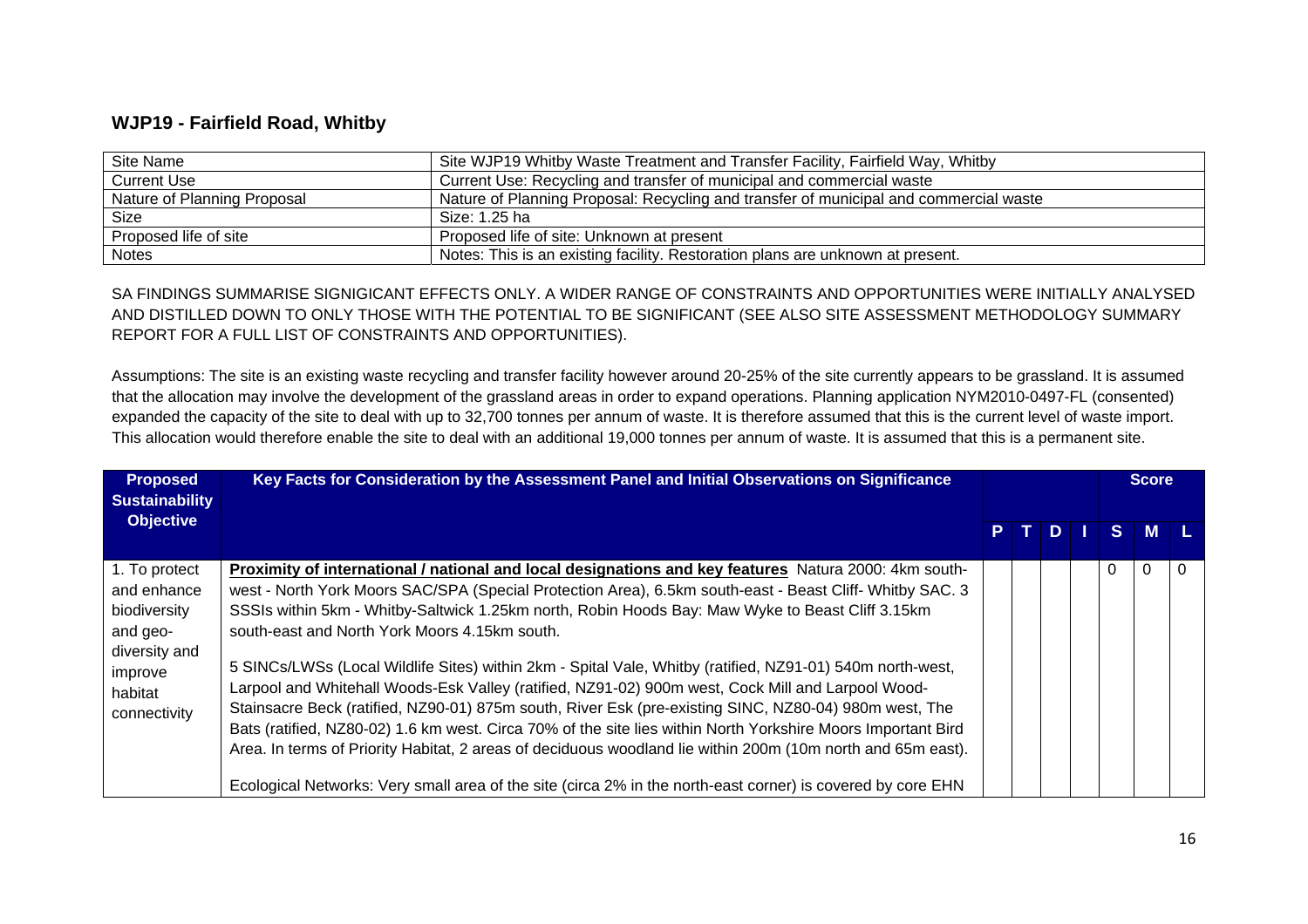| <b>Proposed</b><br><b>Sustainability</b>                                                   | Key Facts for Consideration by the Assessment Panel and Initial Observations on Significance                                                                                                                                                                                                                                                                                                                                                                                                                                                                                                                                                                                                                                                                                                                                                                                                                                                                                                                                                                        |  |     |          | <b>Score</b> |             |
|--------------------------------------------------------------------------------------------|---------------------------------------------------------------------------------------------------------------------------------------------------------------------------------------------------------------------------------------------------------------------------------------------------------------------------------------------------------------------------------------------------------------------------------------------------------------------------------------------------------------------------------------------------------------------------------------------------------------------------------------------------------------------------------------------------------------------------------------------------------------------------------------------------------------------------------------------------------------------------------------------------------------------------------------------------------------------------------------------------------------------------------------------------------------------|--|-----|----------|--------------|-------------|
| <b>Objective</b>                                                                           |                                                                                                                                                                                                                                                                                                                                                                                                                                                                                                                                                                                                                                                                                                                                                                                                                                                                                                                                                                                                                                                                     |  | $D$ | S        | <b>M</b>     |             |
|                                                                                            | (woodland).                                                                                                                                                                                                                                                                                                                                                                                                                                                                                                                                                                                                                                                                                                                                                                                                                                                                                                                                                                                                                                                         |  |     |          |              |             |
|                                                                                            | Summary of effects on designated sites and important features for biodiversity / geo-diversity No<br>significant impacts are anticipated to Natura 2000 sites, SSSIs or SINCs as a result of the site. The site may<br>support a number of protected species associated with woodland, hedgerows and farmland such as nesting<br>birds and foraging bats. Some of the adjacent woodland looks like it may be quite mature and could support<br>mature trees. In terms of invasive species, there are currently no known problems in the local area, however<br>there is potential for invasive species to be brought in with waste delivered to site and these could be spread<br>if not dealt with appropriately.<br>It is possible however that through this allocation, there may exist an opportunity to make something better<br>of the existing site in terms of biodiversity.<br>Overall, impacts that may arise as a result of this allocation are considered to be minor and could likely be<br>mitigated. Impacts are therefore considered to be neutral. |  |     |          |              |             |
| 2. To enhance<br>or maintain<br>water quality<br>and improve<br>efficiency of<br>water use | Proximity of water quality / quantity receptors The site is not located within a Nitrate Vulnerable Zone or<br>a Groundwater Source Protection Zone.<br>Humber RBMP: RBMP water body 'Rigg Mill Bk/Long Mill Bk catch (tributary of Esk)' lies circa 25m north.<br>Ecological quality: poor status / chemical quality: 'does not require assessment'. No local RBMP lakes.<br>RBMP Groundwater: 'Esk and Yorkshire Coast Ravenscar': current quantitative quality - good / chemical<br>quality - good.<br>CAMS: Site is in the Esk Catchment Abstraction Management Strategy. Surface water is available at very                                                                                                                                                                                                                                                                                                                                                                                                                                                    |  |     | $\Omega$ | 0            | $\mathbf 0$ |
|                                                                                            | low flows (at least 95% of the time).<br>Summary of effects on water quality Site is for waste transfer and recycling so potential impacts will<br>result from construction run off (is an existing site but further construction may take place in currently<br>undeveloped areas), leachate from storage of waste in the transfer facility and fuel spills / run off from<br>vehicles. These are all expected to be readily resolvable through good site management / vehicle washing                                                                                                                                                                                                                                                                                                                                                                                                                                                                                                                                                                             |  |     |          |              |             |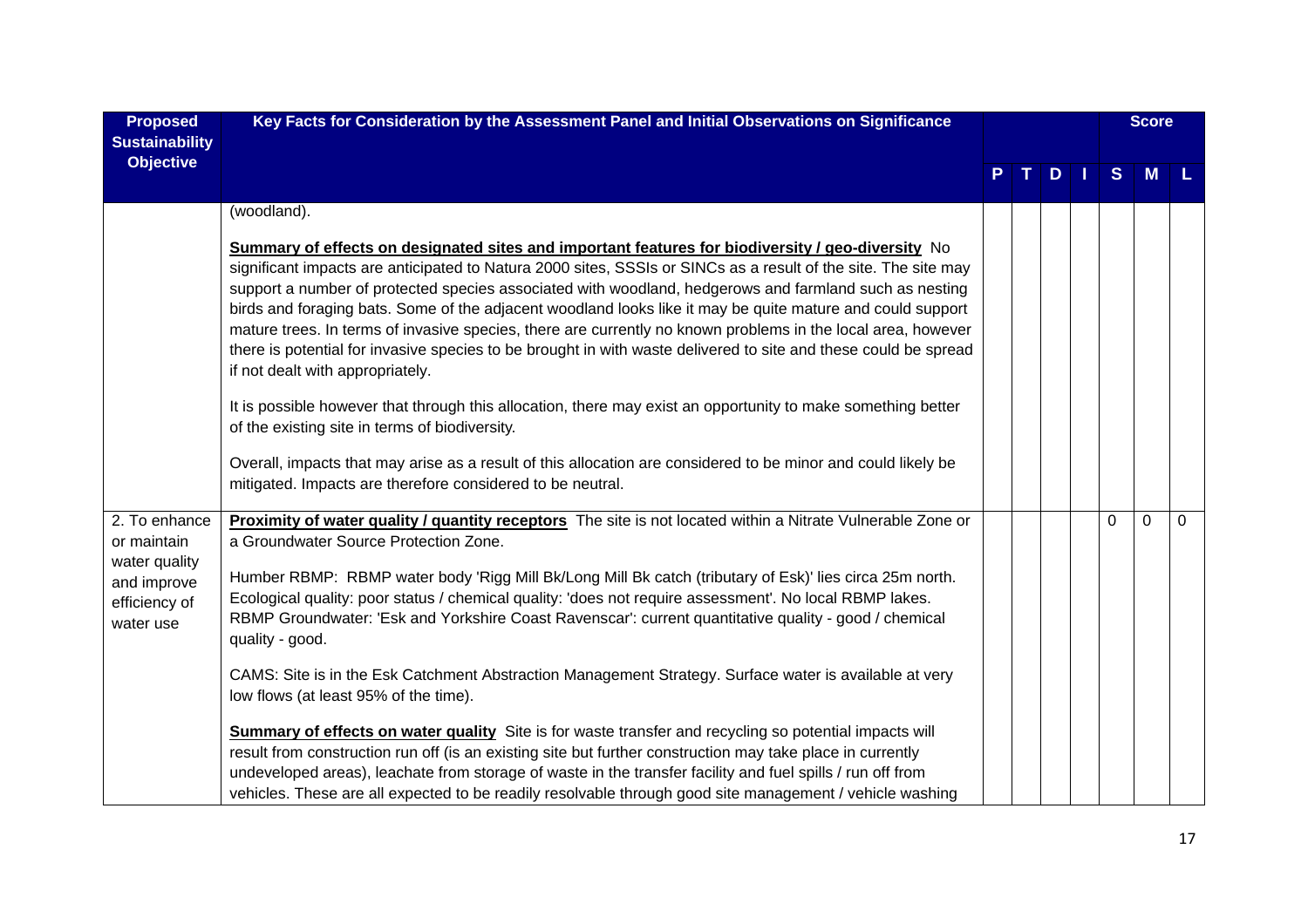| <b>Proposed</b><br><b>Sustainability</b>                          | Key Facts for Consideration by the Assessment Panel and Initial Observations on Significance                                                                                                                                                                                                                                                                                                                                                                                                                                                                                                          |   |                     |              |                             | <b>Score</b>                |           |
|-------------------------------------------------------------------|-------------------------------------------------------------------------------------------------------------------------------------------------------------------------------------------------------------------------------------------------------------------------------------------------------------------------------------------------------------------------------------------------------------------------------------------------------------------------------------------------------------------------------------------------------------------------------------------------------|---|---------------------|--------------|-----------------------------|-----------------------------|-----------|
| <b>Objective</b>                                                  |                                                                                                                                                                                                                                                                                                                                                                                                                                                                                                                                                                                                       |   | $D \mid \cdot \mid$ |              | S                           | <b>M</b>                    |           |
|                                                                   | etc. Overall impacts in relation to this objective are considered to be neutral as it is assumed that the<br>relevant environmental permits and regulations will operate effectively.                                                                                                                                                                                                                                                                                                                                                                                                                 |   |                     |              |                             |                             |           |
| 3. To reduce<br>transport<br>miles and<br>associated<br>emissions | <b>Proximity of transport receptors</b> Site is located on the outskirts of Whitby, though is remote from many<br>waste facilities (a metal recycling facility lies 4.3km south-east). Access: Light vehicles: 60 two-way<br>movements source: application details NYM/2010/0497/FL); HGV vehicles: 38 two-way movements (source:<br>application details NYM/2010/0497/FL).                                                                                                                                                                                                                           | ✓ |                     | $\checkmark$ | $\blacksquare$<br>$\ddot{}$ | $\blacksquare$<br>$\ddot{}$ | $\ddot{}$ |
| from transport<br>and<br>encourage the                            | Net change in daily trip generations: Light vehicles: 0; HGVs: 6. Traffic assessment rating: green.<br>Rights of Way: none.                                                                                                                                                                                                                                                                                                                                                                                                                                                                           |   |                     |              |                             |                             |           |
| use of<br>sustainable<br>modes of                                 | Rail: 1.2 km north-west (Whitby Station 1.5km north) / nearest known railhead: 83.1 km south-west.<br>Strategic Road: A171 350m south. Canal / Freight waterway: 63.2km south-west to Ouse                                                                                                                                                                                                                                                                                                                                                                                                            |   |                     |              |                             |                             |           |
| transportation                                                    | Summary of effects on transport This site is for the extension in area and use of a recycling and transfer<br>plant. As such, this submission only also allows for an additional 6 HGV movements above current levels,<br>The traffic impacts of additional traffic are therefore considered negligible onto the A171.                                                                                                                                                                                                                                                                                |   |                     |              |                             |                             |           |
|                                                                   | As some waste would be bulked to larger vehicles through transfer this would reduce the journey lengths of<br>smaller vehicles which has an overall positive effect. Its location on the edge of town also helps to mitigate<br>effects. However, because of the overall levels of local traffic associated with the site a traffic assessment<br>would be required to determine the impact of the proposal on the existing highway network and whether any<br>improvements are required. This will also need to look at sustainable travel (though additional facilities may<br>be hard to justify). |   |                     |              |                             |                             |           |
|                                                                   | The existing access appears to work for the current use despite not been wide enough for two HGVs to pass<br>side by side. If a large vehicle wants to leave the site at the same time as one entering, one of them would<br>have to give way to the other but, with the relatively small amount of traffic that the site generates, this is not<br>an issue presently.                                                                                                                                                                                                                               |   |                     |              |                             |                             |           |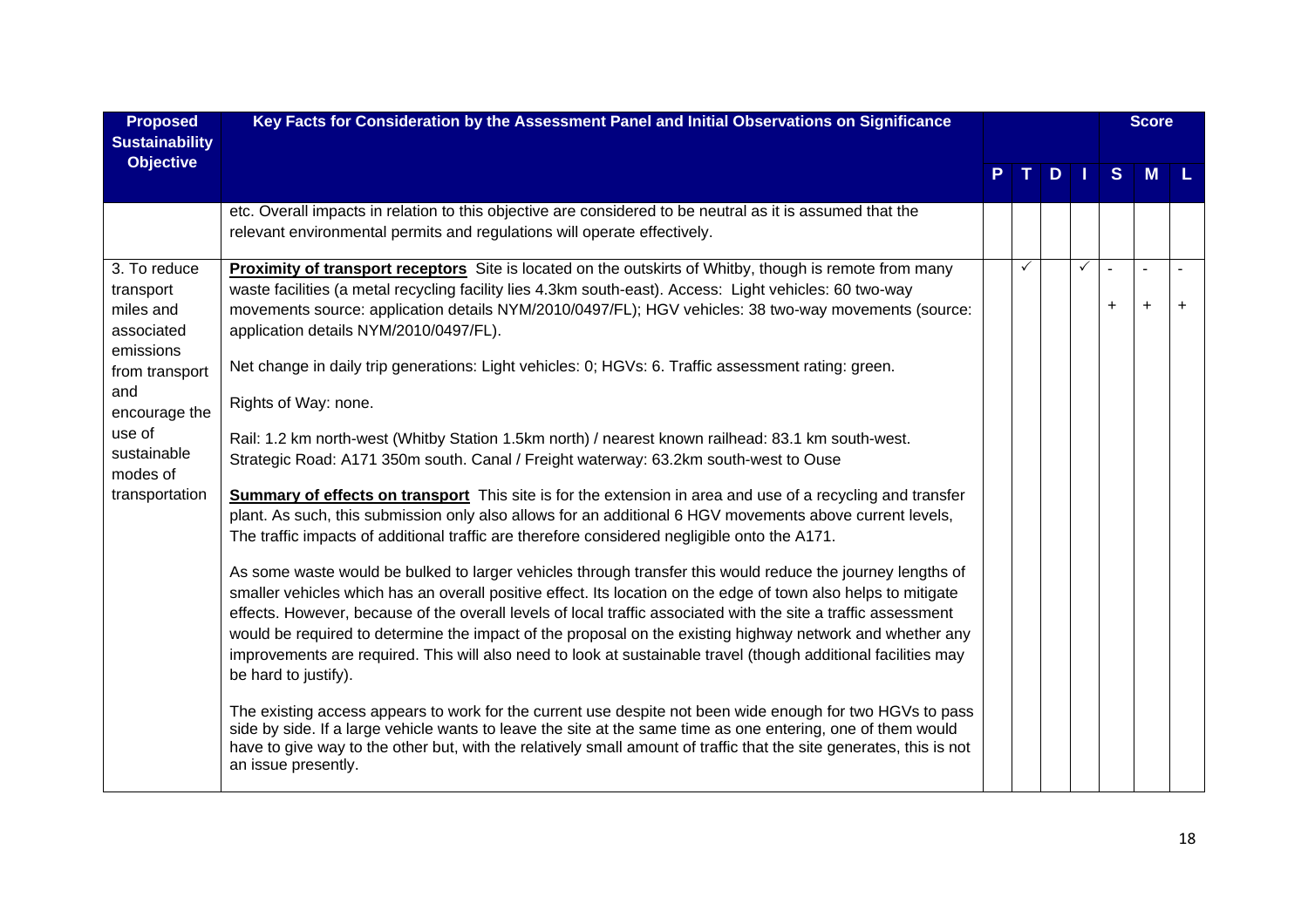| <b>Proposed</b><br><b>Sustainability</b>    | Key Facts for Consideration by the Assessment Panel and Initial Observations on Significance                                                                                                                                                                                                                                                                                                                                                                                                                                                                                                                                                                    |     |            |          | <b>Score</b> |  |
|---------------------------------------------|-----------------------------------------------------------------------------------------------------------------------------------------------------------------------------------------------------------------------------------------------------------------------------------------------------------------------------------------------------------------------------------------------------------------------------------------------------------------------------------------------------------------------------------------------------------------------------------------------------------------------------------------------------------------|-----|------------|----------|--------------|--|
| <b>Objective</b>                            |                                                                                                                                                                                                                                                                                                                                                                                                                                                                                                                                                                                                                                                                 | PT. | <b>ADP</b> | S        | M            |  |
|                                             | If the site traffic volumes were to significantly increase, the situation could arise where traffic was queuing in<br>the highway waiting for vehicles to exit the site. Possible solutions would be to have a shared access with<br>the pumping station to the south of the site or have a new access in the field to the east of the site <sup>3</sup> .                                                                                                                                                                                                                                                                                                      |     |            |          |              |  |
| 4. To protect<br>and improve<br>air quality | Proximity of air quality receptors No AQMAs or hazardous substances consent sites within 5km. In terms<br>of receptors for dust and odour the outskirts of Whitby residential area lies 300m west, Stainsacre lies 900m<br>south-east. Several individual properties lie to the north, east and south. 2 schools lie within 1km, 330m<br>west and 500m south-west.                                                                                                                                                                                                                                                                                              |     |            | $\Omega$ | 0            |  |
|                                             | <b>Summary of effects on air quality</b> The site is an existing waste transfer and recycling facility and already<br>has measures in place such as a vehicle wash, to reduce dust and odour issues. It is considered that the<br>expansion of the site would lead to increased waste deliveries and associated emissions (however this<br>process will facilitate the bulking of waste so that it can be transported onwards in a more efficient manor).<br>The location of the site on an industrial estate may lead to cumulative air quality issues with other nearby<br>industrial sites. Overall, impacts are considered to be neutral to minor negative. |     |            |          |              |  |

 $^3$  A previous planning application involving intensification of vehicular use (NYM/2009/0675/FL) was recommended for refusal by highways due to the width and construction standard of the existing access and the detrimental effect on the network. A reduced proposal followed (NYM/2010/0497/FL).

At the time of making a highway recommendation on application number NYM10/497/FL, the Highway Authority had concerns over the restrictions to the existing access, the layout of the industrial estate and the creeping intensification of the traffic using the junctions onto the A171.

However, the expansion of the business park will provide a link between Fairfield Way and Enterprise Way and, whilst the waste site is located at the extremity of the estate, this new link will allow access to the waste site via both junctions. The business park expansion proposals did assess the capacity of the junctions onto the A171, and it was deemed no safety or capacity improvements were required to accommodate the expansion of the park.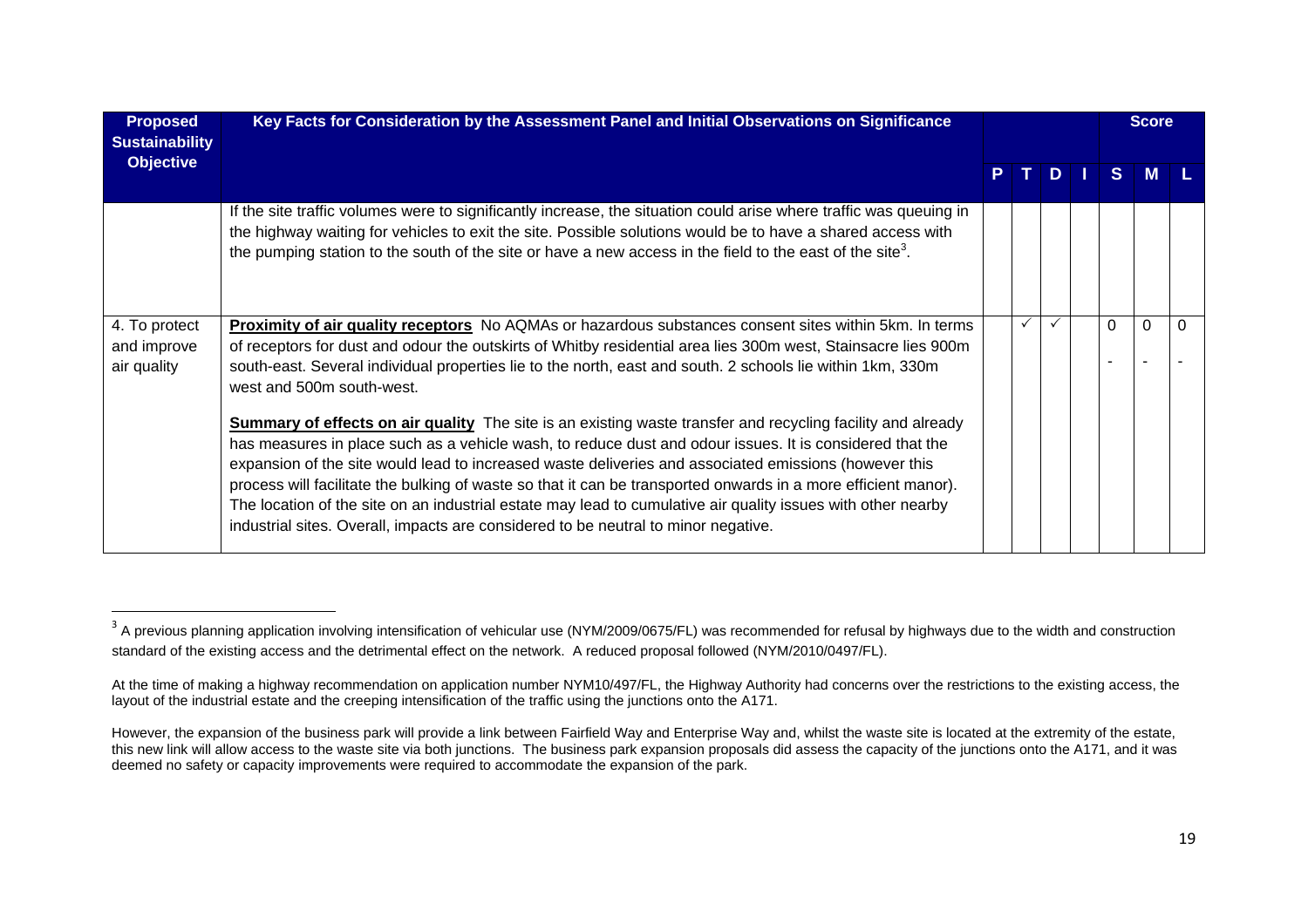| <b>Proposed</b><br><b>Sustainability</b>                                                  | Key Facts for Consideration by the Assessment Panel and Initial Observations on Significance                                                                                                                                                                                                                                                                                                                                                                                                                                                                                                                                                                                                                                                                                                                                                                                                                                                                                                                                                                                                                                                 |  |   |              |              | <b>Score</b> |             |
|-------------------------------------------------------------------------------------------|----------------------------------------------------------------------------------------------------------------------------------------------------------------------------------------------------------------------------------------------------------------------------------------------------------------------------------------------------------------------------------------------------------------------------------------------------------------------------------------------------------------------------------------------------------------------------------------------------------------------------------------------------------------------------------------------------------------------------------------------------------------------------------------------------------------------------------------------------------------------------------------------------------------------------------------------------------------------------------------------------------------------------------------------------------------------------------------------------------------------------------------------|--|---|--------------|--------------|--------------|-------------|
| <b>Objective</b>                                                                          |                                                                                                                                                                                                                                                                                                                                                                                                                                                                                                                                                                                                                                                                                                                                                                                                                                                                                                                                                                                                                                                                                                                                              |  | D |              | <sub>S</sub> | <b>M</b>     |             |
| 5. To use soil<br>and land<br>efficiently and<br>safeguard or<br>enhance their<br>quality | <b>Proximity of soil and land receptors</b> Site is located in an area of ALC Grade 3 land however the majority<br>of the site forms an existing waste recycling and transfer facility. In terms of land stability development does<br>not lie within or adjacent to a Coal Board development high risk area.<br><b>Summary of effects on soil / land</b> Only a small area of the site is currently undeveloped (20-25%). It is<br>considered that the loss of circa 0.25 ha of moderate to good agricultural land located on the edge of an<br>industrial estate constitutes a negligible impact.                                                                                                                                                                                                                                                                                                                                                                                                                                                                                                                                          |  |   |              | 0            | 0            | 0           |
| 6. Reduce the<br>causes of<br>climate<br>change                                           | Proximity of factors relevant to exacerbating climate change Two areas of deciduous woodland priority<br>habitat lie within 200m (10m north and 65m east). An additional 19,000 tonnes of waste would need to be<br>transported.<br>Summary of effects on climate change It is not considered that the development of the remaining areas<br>of the site would cause the loss of any significant carbon stores. It is acknowledged that areas of deciduous<br>woodland lie in close proximity to the site and is considered that dust deposition on leaves may lead to a<br>minor loss of productivity; however the effect on this objective is considered to be insignificant. Site is<br>located on the outskirts of Whitby and additional infrastructure may enable the site to deal with an additional<br>19,000 tonnes per annum throughput. It is considered that this increase in capacity will allow more waste<br>material to be sorted and bulked up for more efficient transit, ultimately diverting waste from landfill and<br>saving carbon emissions in waste transportation. Overall the effect is considered to be positive. |  |   | $\checkmark$ | $\ddot{}$    | $\ddot{}$    | $+$         |
| 7. To respond<br>and adapt to<br>the effects of<br>climate<br>change                      | <b>Proximity of factors relevant to the adaptive capacity<sup>4</sup> of a site</b> Surface water flooding affects small<br>parts of this site (circa 15% at a 1 in 1000 return period and 5% at a 1 in 30 return period). Site is in Flood<br>Zone 1.<br>Summary of effects on climate change adaptation Surface water flooding affects small areas of this site;<br>however it is considered that the site could be configured in a way that would avoid these high risk areas.                                                                                                                                                                                                                                                                                                                                                                                                                                                                                                                                                                                                                                                            |  |   |              | $\Omega$     | $\mathbf 0$  | $\mathbf 0$ |

 $^4$  Adaptive capacity is defined as the ability of a system to adjust to climate change to moderate potential; damage or take advantage of opportunities (adapted from CARE International, 2015. Adaptive Capacity [URL: http://www.careclimatechange.org/tk/integration/en/key\_concepts/adaptive\_capacity.html ]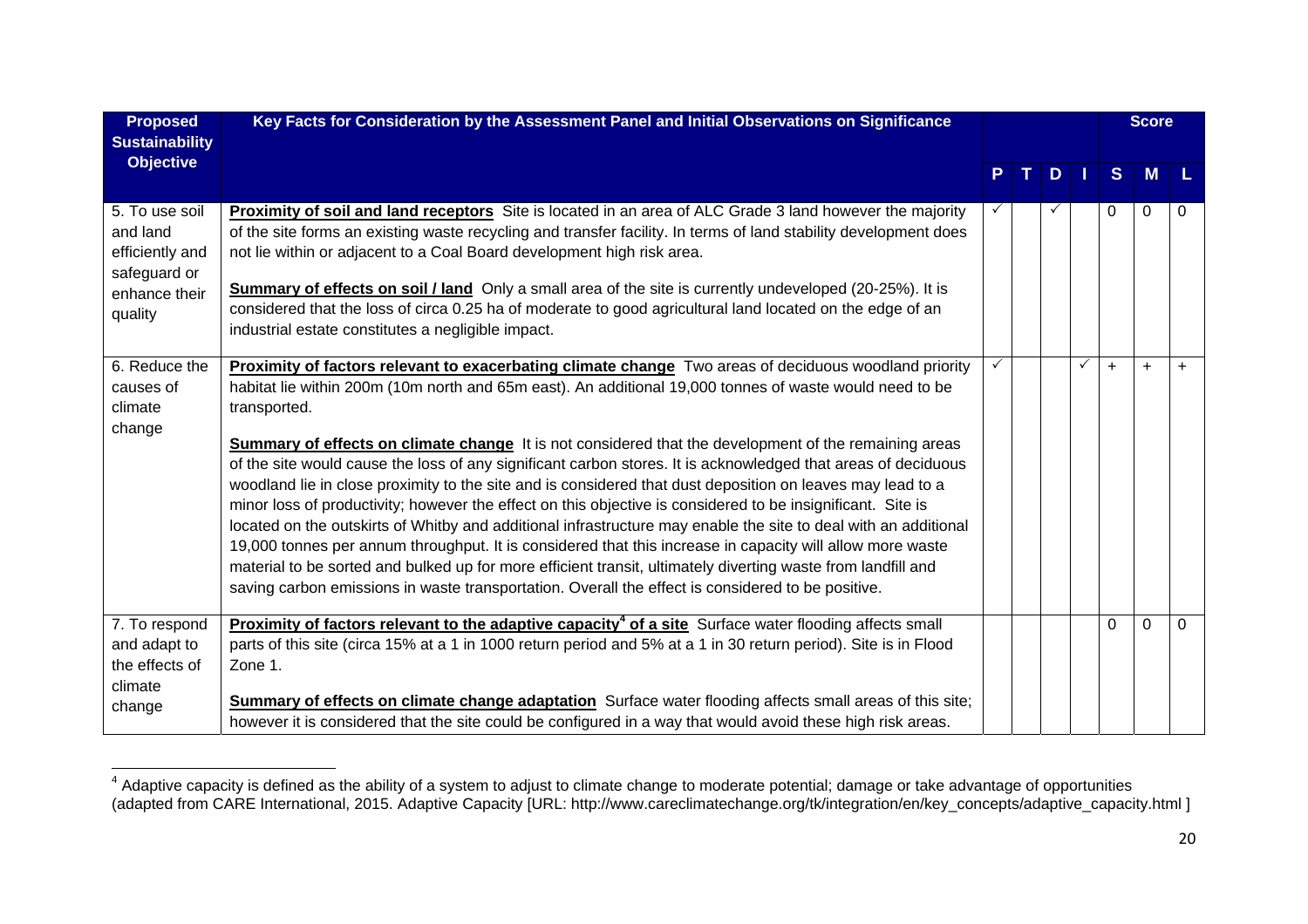| <b>Proposed</b>                                                                                                  | Key Facts for Consideration by the Assessment Panel and Initial Observations on Significance                                                                                                                                                                                                                                                                                                                                                                                                                                                                                           |              |     |              |                               | <b>Score</b>      |             |
|------------------------------------------------------------------------------------------------------------------|----------------------------------------------------------------------------------------------------------------------------------------------------------------------------------------------------------------------------------------------------------------------------------------------------------------------------------------------------------------------------------------------------------------------------------------------------------------------------------------------------------------------------------------------------------------------------------------|--------------|-----|--------------|-------------------------------|-------------------|-------------|
| <b>Sustainability</b><br><b>Objective</b>                                                                        |                                                                                                                                                                                                                                                                                                                                                                                                                                                                                                                                                                                        |              | TDI |              | S                             | <b>M</b>          |             |
|                                                                                                                  | Overall, impacts in relation to this objective are considered to be negligible.                                                                                                                                                                                                                                                                                                                                                                                                                                                                                                        |              |     |              |                               |                   |             |
| 8. To minimise<br>the use of<br>resources and<br>encourage<br>their re-use<br>and<br>safeguarding                | Proximity of factors relevant to the resource usage of a site Alterations to/extension of this site would<br>allow an additional throughput of 19,000 tonnes per annum of waste.<br>Summary of effects on resource usage A waste transfer station would ultimately help to get waste to<br>recycling and other treatment centres (assisting the circular economy by ultimately reducing resource<br>consumption). Its indirect beneficial effect would be dependent on the final destination of the waste.                                                                             | $\checkmark$ |     | ✓            | $\ddot{}$<br>$^{\mathrm{+}}$  | $\ddot{}$<br>$++$ | $+$<br>$++$ |
| 9. To minimise<br>waste                                                                                          | Proximity of factors relevant to managing waste higher up the waste hierarchy No spatial factors<br>identified.                                                                                                                                                                                                                                                                                                                                                                                                                                                                        | $\checkmark$ |     | ✓            | $+$                           | $+$               | $+$         |
| generation<br>and prioritise<br>management<br>of waste as<br>high up the<br>waste<br>hierarchy as<br>practicable | Summary of effects on the waste hierarchy A waste transfer and recycling facility would ultimately help<br>to get waste to recycling and other treatment centres (moving it up the waste hierarchy in most cases). Its<br>indirect beneficial effect would be dependent on the final destination of the waste.                                                                                                                                                                                                                                                                         |              |     |              | $^{\mathrm{+}}$               | $++$              | $++$        |
| $10.$ To<br>conserve or                                                                                          | Proximity of historic environment receptors Whitby conservation area lies 1km north-west. Whitby<br>Abbey House Registered Park and Garden (Grade 2, ID 1,001,467) lies 1.48km north-west. No registered                                                                                                                                                                                                                                                                                                                                                                               | $\checkmark$ | ✓   | $\checkmark$ | $\mathbf 0$<br>$\blacksquare$ | $\mathbf 0$       | $\mathbf 0$ |
| enhance the<br>historic<br>environment<br>and its setting,<br>cultural<br>heritage and                           | battlefields or World Heritage Sites lie within 5km.<br>Three Scheduled Monuments lie within 2km: 'Moated site at Low Laithes Farm, Whitby Laithes' (ID<br>1,020,402) 900m east; 'Whitby Abbey: Saxon double-house, post-conquest Benedictine monastery, C17<br>manor house and C14 cross' (ID 1,017,941) 1.42km north; and Saltwick Nab alum quarries (ID 1,017,779)<br>1.46km north-east. 10 Listed Buildings lie within 1km (all Grade 2), the closest is Lodge Farmhouse (NHLE:<br>1,253,887) 320m north-west. Four named designed landscapes lie within 2km: Whitby Cemetery 420m |              |     |              | ?                             | $\gamma$          | ?           |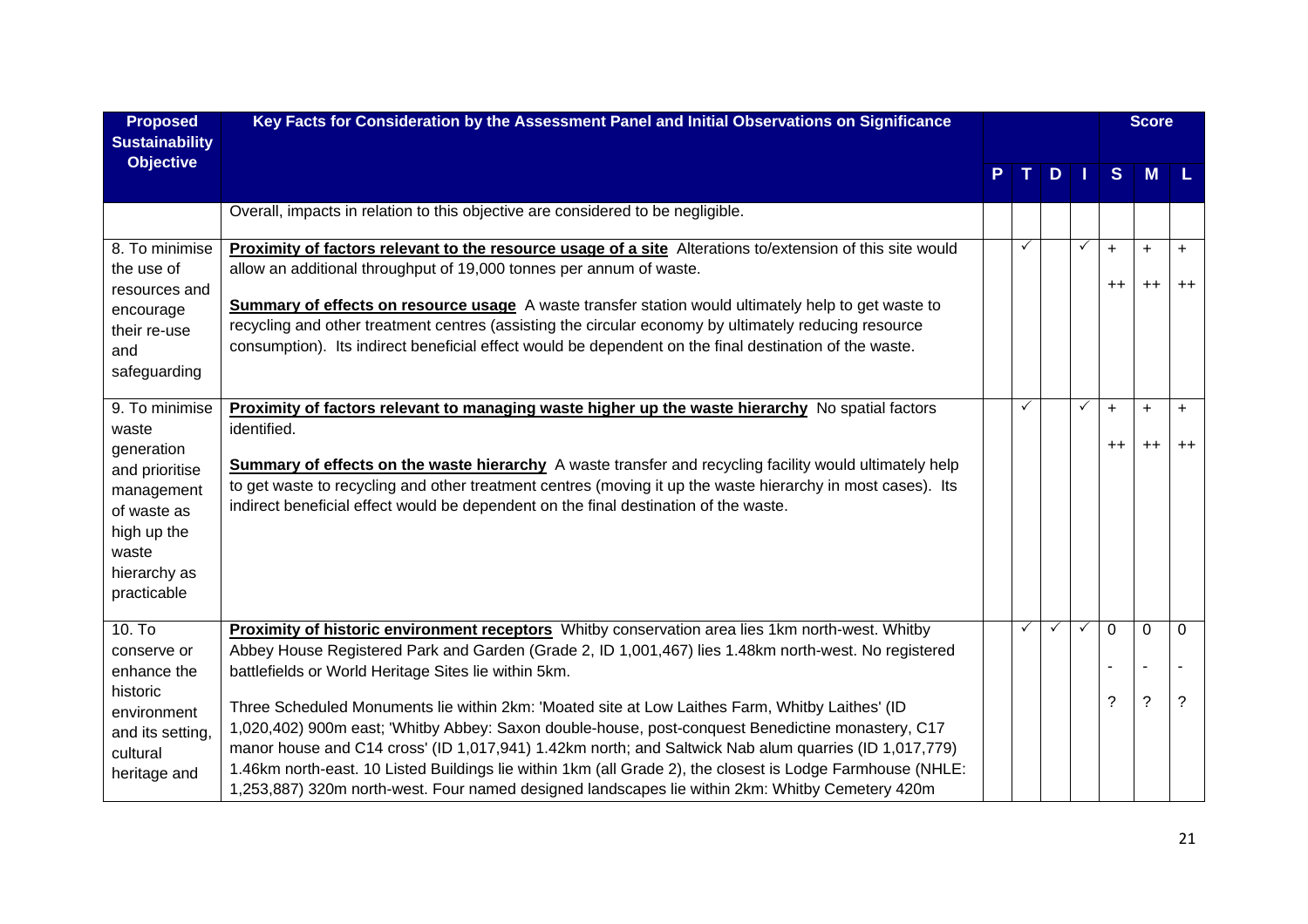| <b>Proposed</b><br><b>Sustainability</b>                                          | Key Facts for Consideration by the Assessment Panel and Initial Observations on Significance                                                                                                                                                                                                                                                                                                                                                                                                                                                                                                                                                                                                                                                                                                                                                                                                                                                                                                                                                                                                                                                                                                                                                                                           |   |   |              | <b>Score</b> |          |
|-----------------------------------------------------------------------------------|----------------------------------------------------------------------------------------------------------------------------------------------------------------------------------------------------------------------------------------------------------------------------------------------------------------------------------------------------------------------------------------------------------------------------------------------------------------------------------------------------------------------------------------------------------------------------------------------------------------------------------------------------------------------------------------------------------------------------------------------------------------------------------------------------------------------------------------------------------------------------------------------------------------------------------------------------------------------------------------------------------------------------------------------------------------------------------------------------------------------------------------------------------------------------------------------------------------------------------------------------------------------------------------|---|---|--------------|--------------|----------|
| <b>Objective</b>                                                                  |                                                                                                                                                                                                                                                                                                                                                                                                                                                                                                                                                                                                                                                                                                                                                                                                                                                                                                                                                                                                                                                                                                                                                                                                                                                                                        |   | D | <sub>S</sub> | <b>M</b>     |          |
| character                                                                         | west, Unnamed Allotments 1.01km north, Pannett Park 1.83km north-west and unnamed gardens and<br>pleasure grounds 2km north-west.                                                                                                                                                                                                                                                                                                                                                                                                                                                                                                                                                                                                                                                                                                                                                                                                                                                                                                                                                                                                                                                                                                                                                      |   |   |              |              |          |
|                                                                                   | <b>Summary of effects on the historic environment</b> The site is not known to have any direct impacts on the<br>historic environment and any impact on setting will be as an element of the overall industrial estate rather<br>than as a specific isolated development. Any expansion of the site needs to consider potential impact on the<br>setting of the Robin Hood and Little John Stones (to the east of the site) and in particular the wider<br>surrounding landscape in which they are appreciated. Also there is the setting of Whitby Abbey and both<br>views into the site as well as views out which may impact on the enjoyment and appreciation of the Asset.<br>Historic England, however, may have further comments to make relating to setting with reference to the<br>Scheduled Monuments of Whitby Abbey and Low Laithes Moated Site.                                                                                                                                                                                                                                                                                                                                                                                                                          |   |   |              |              |          |
| 11. To protect                                                                    | Proximity of landscape / townscape receptors and summary of character Site lies within North York                                                                                                                                                                                                                                                                                                                                                                                                                                                                                                                                                                                                                                                                                                                                                                                                                                                                                                                                                                                                                                                                                                                                                                                      | ✓ |   | ?            | $\ddot{?}$   | ?        |
| and enhance<br>the quality and<br>character of<br>landscapes<br>and<br>townscapes | Moors National Park (NYMNP) and North Yorkshire and Cleveland Heritage Coast lies 700m east.<br>The site is located in North Yorkshire and Cleveland Hills National Character Area. The North Yorkshire and<br>York Landscape Character Assessment identifies the site as 'Rugged Cliffs, Coastal Valleys and Bays<br>(coastal landscapes)' landscape character type. This area is characterised by: High visual sensitivity as a<br>result of strong inter-visibility with adjacent coastal and inland landscape character types and strong inter-<br>visibility within views from the sea; high ecological sensitivity as a result of the presence of numerous<br>diverse coastal habitats which support rare species; and high landscape and cultural sensitivity as a result of<br>the dynamic landscape pattern of striking cliffs and undercliffs, deep wooded ravines and coastal hinterland;<br>combined with remnant historic jet, ironstone and alum mines and a historic settlement pattern of small<br>coastal settlements and fishing villages crowded into tight cliff foot locations or confined in narrow valleys<br>where they meet the sea. In the North York Moors National Park LCA the site lies within '4b Coast and<br>Coastal Hinterland - Whitby- Cloughton'. |   |   | 0            | $\mathbf{0}$ | $\Omega$ |
|                                                                                   | Urban intrusion – disturbed. Light pollution – moderate. On the 2000 CPRE map the level is assessed as<br>117 on a scale of 1-255, with 1 representing maximum darkness. Light intrusion is likely to have increased                                                                                                                                                                                                                                                                                                                                                                                                                                                                                                                                                                                                                                                                                                                                                                                                                                                                                                                                                                                                                                                                   |   |   |              |              |          |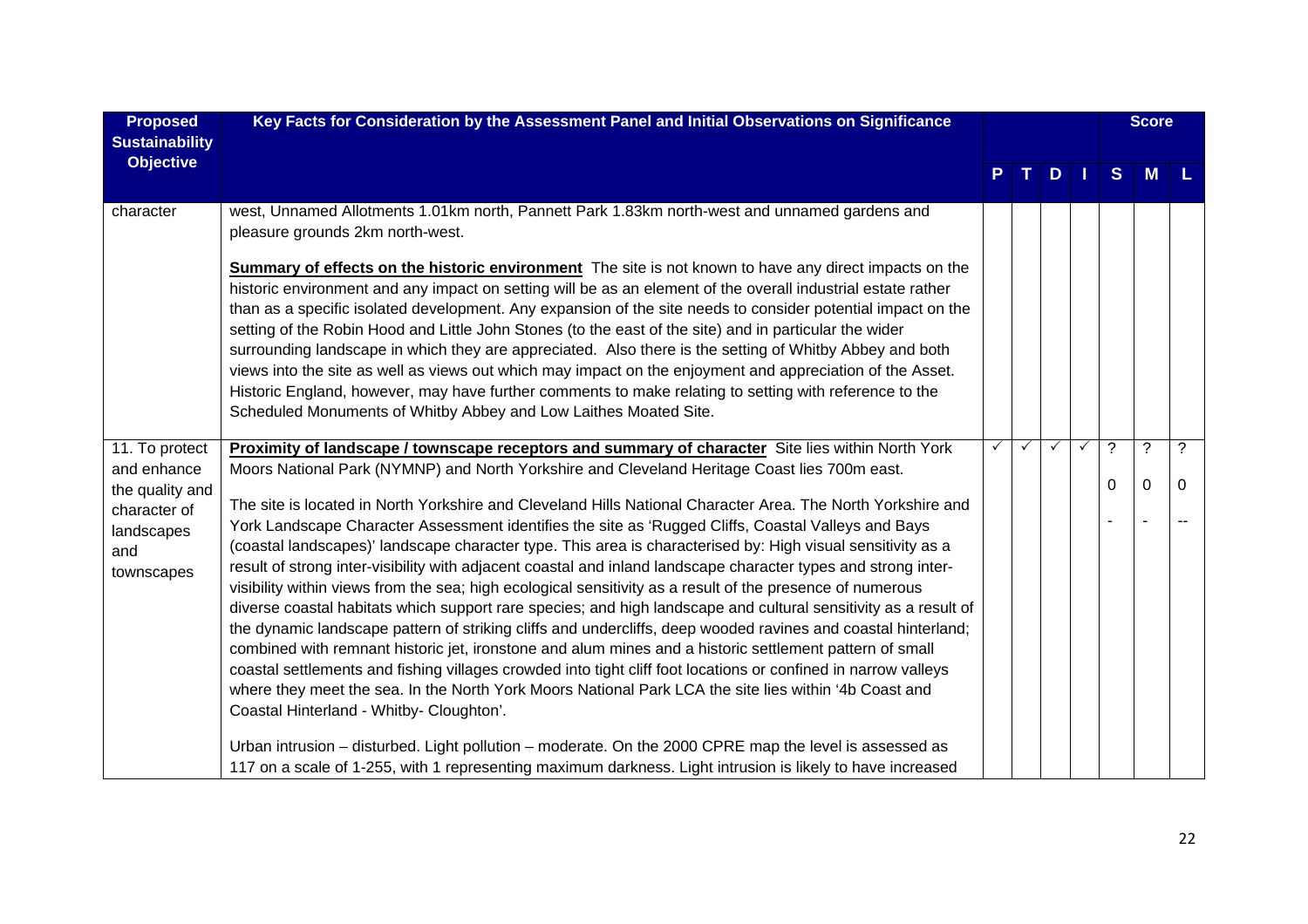| <b>Proposed</b><br><b>Sustainability</b> | Key Facts for Consideration by the Assessment Panel and Initial Observations on Significance                                                                                                                                                                                                                                                                                                                                                                                                                                                                                                                                                                                                                                                                                                                                                                                                                                                                                                                                                                              |    |  |  |  |   | <b>Score</b> |  |  |  |
|------------------------------------------|---------------------------------------------------------------------------------------------------------------------------------------------------------------------------------------------------------------------------------------------------------------------------------------------------------------------------------------------------------------------------------------------------------------------------------------------------------------------------------------------------------------------------------------------------------------------------------------------------------------------------------------------------------------------------------------------------------------------------------------------------------------------------------------------------------------------------------------------------------------------------------------------------------------------------------------------------------------------------------------------------------------------------------------------------------------------------|----|--|--|--|---|--------------|--|--|--|
| <b>Objective</b>                         |                                                                                                                                                                                                                                                                                                                                                                                                                                                                                                                                                                                                                                                                                                                                                                                                                                                                                                                                                                                                                                                                           | P. |  |  |  | S | M            |  |  |  |
|                                          | since that date.                                                                                                                                                                                                                                                                                                                                                                                                                                                                                                                                                                                                                                                                                                                                                                                                                                                                                                                                                                                                                                                          |    |  |  |  |   |              |  |  |  |
|                                          | <b>Summary of effects on landscape / townscape</b> The site is visible from the edge of residential areas of<br>Whitby, 0.3- 0-4 km distant, but is seen as part of a wider area of intrusive industrial development. Should<br>new buildings be developed as part of the site expansion, impacts on / views from Whitby Abbey should be<br>given particular consideration. The site currently adversely affects the setting of the NYMNP (and conflicts in<br>a small way with the purposes of the National Park), although it is also part of a larger industrial estate which<br>also adversely affects the Park. The proposals seem likely to involve possible expansion of current uses,<br>which will result in further urban intrusion into the countryside and have a negative impact on local<br>landscape character. The scale is small, but part of incremental change. Due to the location of this site<br>within the National Park, it is considered that alternatives to this site should be considered as part of the<br>Sustainability Appraisal process. |    |  |  |  |   |              |  |  |  |
|                                          | In closer views the current site is considered to be incongruous with the landscape. Existing buildings are of<br>a light reflective colour that stands out in the landscape (although the Whitby Business Park Area Action<br>Plan does provide a design brief for this area to ensure that buildings are designed well going forward), and<br>there is small scale clutter that is unscreened (it is considered that there is little scope for screening the site).<br>The site has been levelled by the importation of fill material and this artificial landform intrudes into the small<br>valley to the north of the site (and possibly also into the small tributary valley to the west). It is possible<br>however that through this allocation, there may exist an opportunity to make something better of the existing<br>site in terms of its overall appearance / visual impact.                                                                                                                                                                              |    |  |  |  |   |              |  |  |  |
|                                          | Overall, there is some uncertainty as it is not clear how much, if any, change is proposed in terms of the<br>layout of the site. If none, effects in relation to landscape will be neutral. If currently undeveloped areas of<br>the site are developed it is considered that this would constitute urban intrusion into the countryside and<br>have a negative impact on the local landscape character. The scale this impact would be small, but part of<br>incremental change.                                                                                                                                                                                                                                                                                                                                                                                                                                                                                                                                                                                        |    |  |  |  |   |              |  |  |  |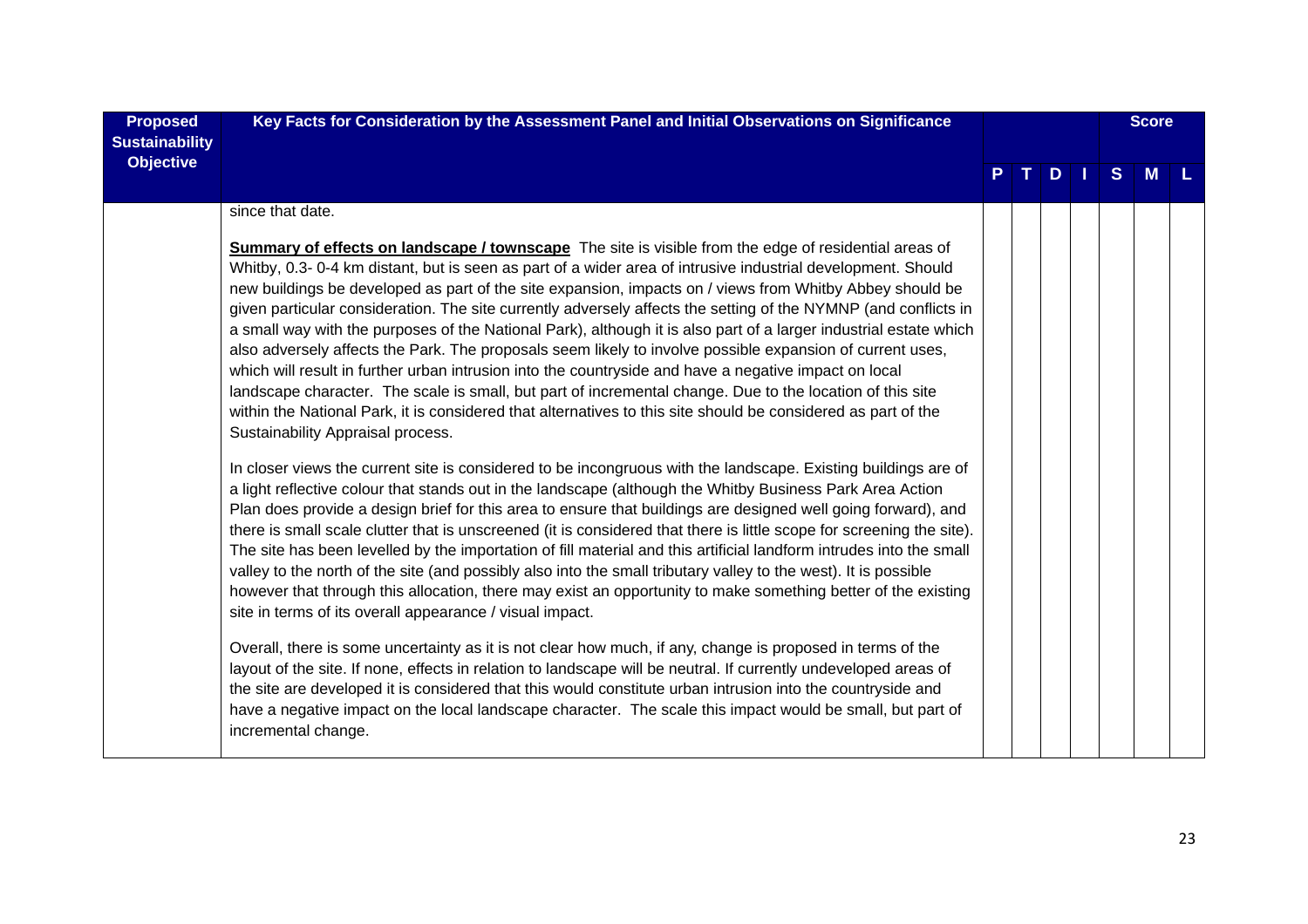| <b>Proposed</b><br><b>Sustainability</b>                                                | Key Facts for Consideration by the Assessment Panel and Initial Observations on Significance                                                                                                                                                                                                                                                                                                                                                                                                                                                                                                                                                                                                                                                                                                                                                                                                                                                                                                                                                                                                                           |  |   |   |              | <b>Score</b> |           |           |
|-----------------------------------------------------------------------------------------|------------------------------------------------------------------------------------------------------------------------------------------------------------------------------------------------------------------------------------------------------------------------------------------------------------------------------------------------------------------------------------------------------------------------------------------------------------------------------------------------------------------------------------------------------------------------------------------------------------------------------------------------------------------------------------------------------------------------------------------------------------------------------------------------------------------------------------------------------------------------------------------------------------------------------------------------------------------------------------------------------------------------------------------------------------------------------------------------------------------------|--|---|---|--------------|--------------|-----------|-----------|
| <b>Objective</b>                                                                        |                                                                                                                                                                                                                                                                                                                                                                                                                                                                                                                                                                                                                                                                                                                                                                                                                                                                                                                                                                                                                                                                                                                        |  |   | D |              | S            | M         |           |
| 12. Achieve<br>sustainable<br>economic                                                  | Proximity of factors relevant to sustainable economic growth Site is located on the outskirts of Whitby,<br>though is remote from many waste facilities (a metal recycling facility lies 4.3km south-east).                                                                                                                                                                                                                                                                                                                                                                                                                                                                                                                                                                                                                                                                                                                                                                                                                                                                                                            |  |   |   | $\checkmark$ | $\ddot{}$    | $+$       |           |
| growth and<br>create and<br>support jobs                                                | Summary of effects on sustainable economic growth While dealing with waste effectively is an<br>important part of a functioning, sustainable economy the area is not rich in waste facilities. Therefore this<br>transfer station will be an important part of ensuring that waste can be transported to disposal or recycling /<br>reuse in a more cost effective way. The allocation may result in a very small increase in job opportunities<br>and the recycling function of the site would enable value to be added to waste products. As it is considered<br>that the site would divert waste from landfill it is considered that financial savings would be made in terms of<br>landfill tax. Overall the impact in relation to this objective is minor positive.                                                                                                                                                                                                                                                                                                                                               |  |   |   |              |              |           |           |
| 13. Maintain<br>and enhance<br>the viability<br>and vitality of<br>local<br>communities | Proximity of factors relevant to community vitality / viability IMD area is Fylingdales. This is not in the<br>worst 20%. The site lies in Whitby Business Park which is covered by the Whitby Business Park Area Action<br>Plan. One of the aims of the Area Action Plan is to make additional land available to stimulate investment in<br>the business park and create job opportunities. The areas of the site that are not yet developed lie within<br>'Additional allocations- B Use Classes' on the Area Action Plan proposals map.<br>Summary of effects on vitality / viability Although this site will provide a small number of jobs, it's<br>location on an industrial estate is remote enough from residential communities as to not particularly affect<br>their vitality. It is considered that extension to current operations onsite would work towards the aims of the<br>Whitby Business Park Area Action Plan. The site would provide local infrastructure to enable and encourage<br>the treatment of waste higher up the waste hierarchy. Impacts are therefore considered to be minor positive. |  | ✓ |   | ✓            | $\ddot{}$    | $\ddot{}$ | $\ddot{}$ |
| 14. To provide<br>opportunities<br>to enable<br>recreation,<br>leisure and<br>learning  | Proximity to recreation, leisure and learning receptors In terms of public rights of way, no local routes<br>lie within 250m or national routes within 500m (the Moors to Sea cycle route passes 800m south-west).<br>Summary of effects on recreation, leisure and learning Although the site is located within the North<br>York Moors National Park, it does lie on an industrial estate and the allocation would involve the expansion<br>of an existing waste transfer and recycling site. Given these factors and the distance between the site and<br>any recreation routes/leisure facilities, impacts in relation to this objective are considered to be negligible.                                                                                                                                                                                                                                                                                                                                                                                                                                          |  |   |   |              | 0            | 0         | 0         |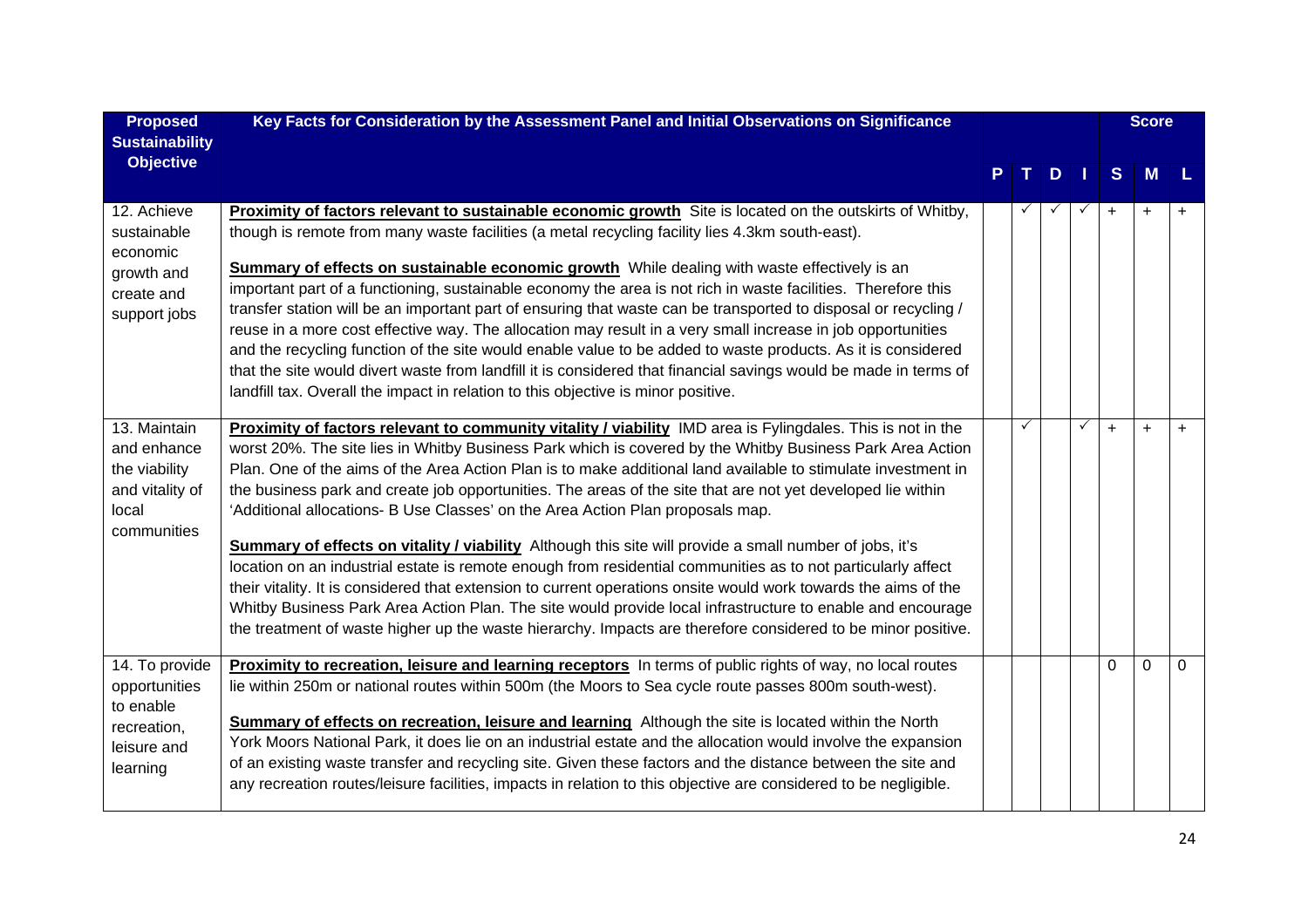| <b>Proposed</b><br><b>Sustainability</b>                                                                     | Key Facts for Consideration by the Assessment Panel and Initial Observations on Significance                                                                                                                                                                                                                                                                                                                                                                                                                                                                                                                                                                                                                                   |  |   |              | <b>Score</b> |          |   |
|--------------------------------------------------------------------------------------------------------------|--------------------------------------------------------------------------------------------------------------------------------------------------------------------------------------------------------------------------------------------------------------------------------------------------------------------------------------------------------------------------------------------------------------------------------------------------------------------------------------------------------------------------------------------------------------------------------------------------------------------------------------------------------------------------------------------------------------------------------|--|---|--------------|--------------|----------|---|
| <b>Objective</b>                                                                                             |                                                                                                                                                                                                                                                                                                                                                                                                                                                                                                                                                                                                                                                                                                                                |  |   | D.           | S            | <b>M</b> |   |
| 15. To protect<br>and improve<br>the wellbeing,<br>health and<br>safety of local<br>communities              | <b>Proximity to population / community receptors / factors relevant to health and wellbeing</b> Nearby<br>Populations: Whitby 300m west, Stainsacre 900m south-east. Several individual properties lie to the north,<br>east and south. 2 schools lie within 1km, 330m west and 500m south-west.<br>Summary of effects on health and wellbeing Waste Transfer Stations can have noise, dust and odour<br>impacts on receptors, which may affect wellbeing. Most residential / school receptors are thought to be too<br>distant for these impacts to be significant, though an industrial estate is adjacent (though noise and odour<br>levels may be less of an issue on an already industrial site). Minor negative effects. |  | ✓ | $\checkmark$ |              |          |   |
| 16. T <sub>o</sub><br>minimise flood<br>risk and<br>reduce the<br>impact of<br>flooding                      | Proximity to flood zones Surface water flooding affects small parts of this site (circa 15% at a 1 in 1000<br>return period and 5% at a 1 in 30 return period). Site is in Flood Zone 1.<br><b>Summary of effects on flooding</b> Site lies in the lowest risk category for river and sea flooding. Small<br>areas of the site are affected by surface water flooding although it is considered that the site could be<br>configured in a way that would avoid the use of high risk areas for sensitive infrastructure/processes. Effects<br>are therefore considered to be negligible.                                                                                                                                        |  |   |              | 0            | $\Omega$ | 0 |
| 17. To<br>address the<br>needs of a<br>changing<br>population in<br>a sustainable<br>and inclusive<br>manner | Proximity to factors relevant to the needs of a changing population The site does not conflict with any<br>known allocations in other plans (and would fall into 'B use classes' as far as the Business Park / Area<br>Action Plan is concerned).<br><b>Summary of effects on a changing population</b> No real benefits to a changing population.                                                                                                                                                                                                                                                                                                                                                                             |  |   |              | $\Omega$     | $\Omega$ | 0 |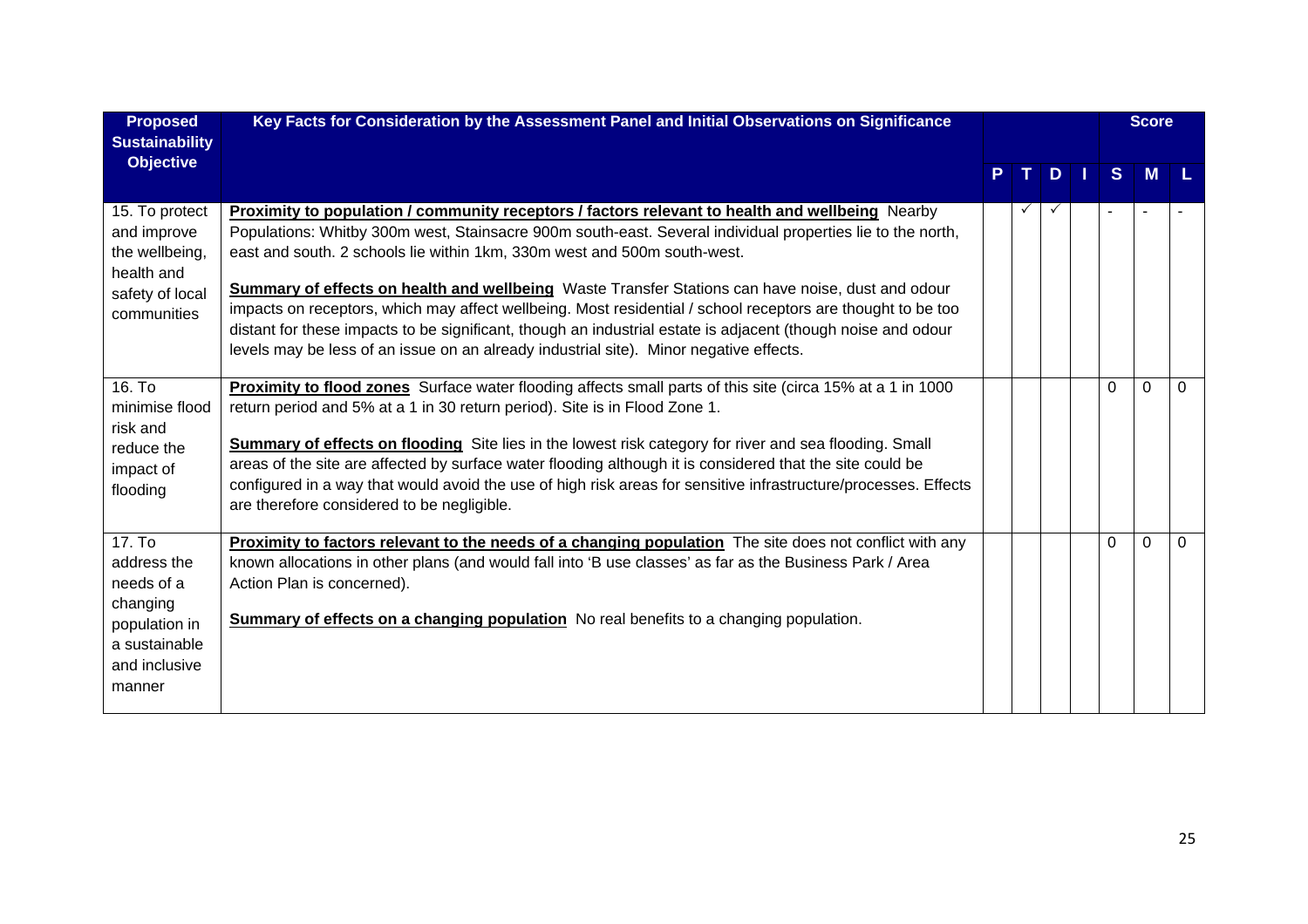| <b>Proposed</b>                           | Key Facts for Consideration by the Assessment Panel and Initial Observations on Significance                                                                                                                                                                                                                                                                                                                                                                                                                                                                                                                                                                                               |  |   |               | <b>Score</b> |          |          |
|-------------------------------------------|--------------------------------------------------------------------------------------------------------------------------------------------------------------------------------------------------------------------------------------------------------------------------------------------------------------------------------------------------------------------------------------------------------------------------------------------------------------------------------------------------------------------------------------------------------------------------------------------------------------------------------------------------------------------------------------------|--|---|---------------|--------------|----------|----------|
| <b>Sustainability</b><br><b>Objective</b> |                                                                                                                                                                                                                                                                                                                                                                                                                                                                                                                                                                                                                                                                                            |  |   | $D \mid \mid$ | S            | <b>M</b> |          |
| Cumulative<br>effects                     | <b>Cumulative / Synergistic effects</b>                                                                                                                                                                                                                                                                                                                                                                                                                                                                                                                                                                                                                                                    |  |   |               |              |          |          |
|                                           | Planning Context: This is not in the worst 20%. The site lies in Whitby Business Park which is covered by<br>the Whitby Business Park Area Action Plan. One of the aims of the Area Action Plan is to make additional<br>land available to stimulate investment in the business park and create job opportunities. The areas of the<br>site that are not yet developed lie within 'Additional allocations - B Use Classes' on the Area Action Plan<br>proposals map. The site would fall into 'B use classes' as far as the Business Park / Area Action Plan is<br>concerned.<br>Other Joint Minerals and Waste Plan Sites: Site is co-incident with MJP34 (which relates to extraction of |  |   |               |              |          |          |
|                                           | potash by underground methods only), though no other potential MWJP sites lie within 5km<br>Historic Minerals and Waste Sites: York Potash Pipeline NSIP lies 2.9km south-west (beyond the 2 km<br>search area we have used in this assessment). In terms of other nearby active and dormant minerals and<br>waste sites, a HWRC lies 50m west of the site; non-hazardous waste transfer station sites lies 80m south<br>and 120m west; and construction and demolition waste transfer sites lie 120m west and 1km north-west. A<br>metal recycling facility lies 4.3km south-east. No authorised or historic landfill sites lie within 2km                                                |  |   |               |              |          |          |
|                                           | Air: It has been identified under objective 4 that this site may act in combination with others located on the<br>industrial estate to impact upon air quality. It is not considered that this cumulative impact would raise the<br>magnitude of effect in relation to objective 4 above negligible to minor negative.                                                                                                                                                                                                                                                                                                                                                                     |  |   |               | $\Omega$     | $\Omega$ | $\Omega$ |
|                                           | Economy: The expansion of this site may work with other development in the area to stimulate investment<br>and growth of the Whitby Business Park, an aim of the Whitby Business Park Area Action Plan. It is<br>considered that this allocation along with other developments in close vicinity may have a cumulative<br>positive economic impact.                                                                                                                                                                                                                                                                                                                                        |  | ✓ | ✓             | $+$          | $+$      | $+$      |
| Limitations /<br>data gaps                | No significant data gaps. More detailed assessment would be required to fully evaluate a number of effects however. This should be<br>addressed at any subsequent planning application stage.                                                                                                                                                                                                                                                                                                                                                                                                                                                                                              |  |   |               |              |          |          |